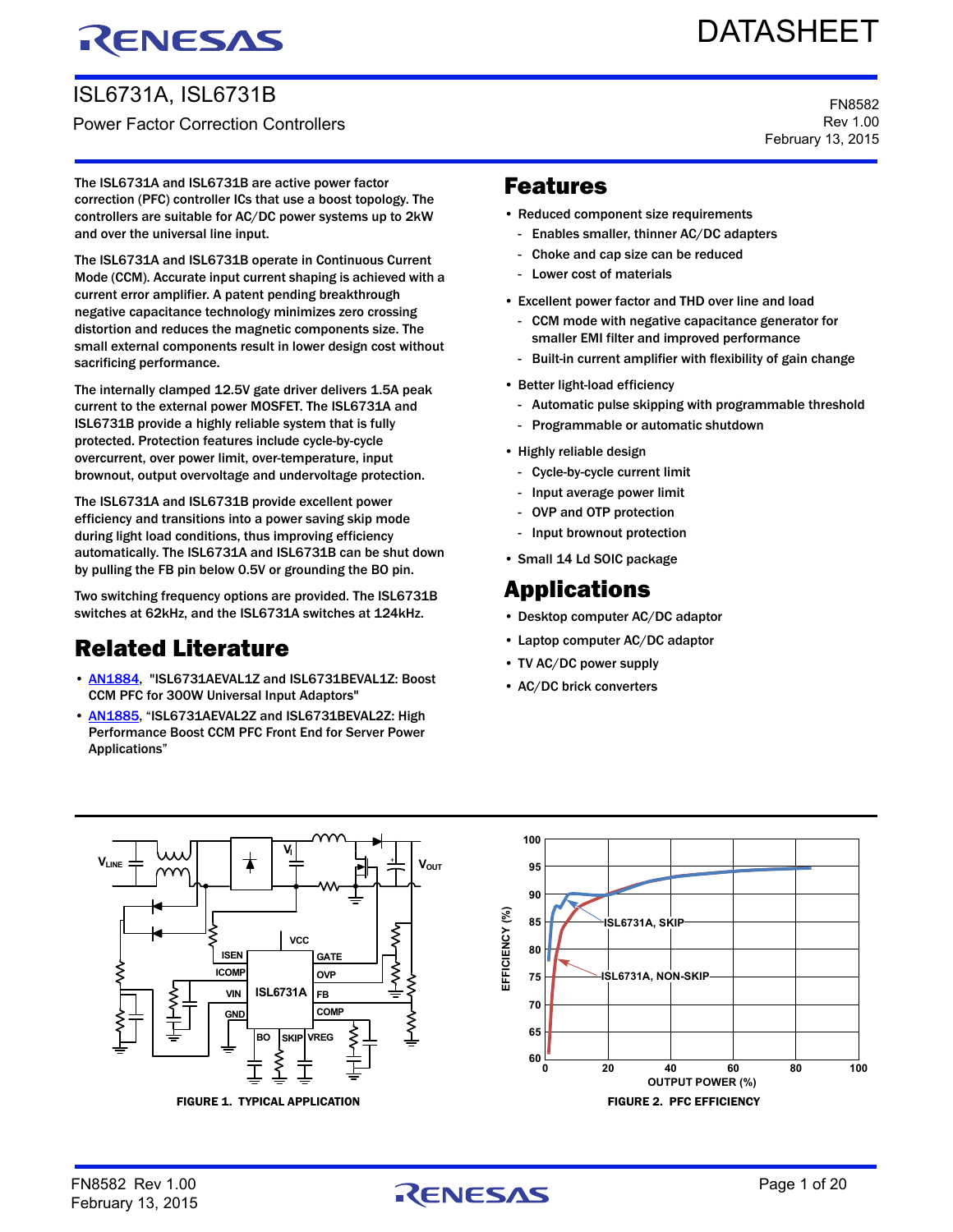# Pin Configuration



# Pin Descriptions

| PIN#           | 1/0            | <b>SYMBOL</b> | <b>DESCRIPTION</b>                                                                                                                                                                                                                                                                                                                                                                                                                                                                                                                        |
|----------------|----------------|---------------|-------------------------------------------------------------------------------------------------------------------------------------------------------------------------------------------------------------------------------------------------------------------------------------------------------------------------------------------------------------------------------------------------------------------------------------------------------------------------------------------------------------------------------------------|
| 1, 13          |                | <b>NC</b>     | Not Connected. Must be floating.                                                                                                                                                                                                                                                                                                                                                                                                                                                                                                          |
| $\overline{2}$ | $\blacksquare$ | <b>GND</b>    | Ground pin. All voltage levels refer to this pin.                                                                                                                                                                                                                                                                                                                                                                                                                                                                                         |
| 3              |                | <b>ISEN</b>   | Current sense pin. The current through this pin is proportional to the inductor current.                                                                                                                                                                                                                                                                                                                                                                                                                                                  |
| 4              | 1/0            | <b>ICOMP</b>  | Current error amplifier output pin.                                                                                                                                                                                                                                                                                                                                                                                                                                                                                                       |
| 5              |                | VIN           | Input voltage sense. This pin provides the reference voltage to shape inductor current. Connect this pin to a resistor divider<br>from the rectified input voltage. The resistor divider ratio is used to adjust the phase lag between input voltage and the<br>input current. The phase lag is required to compensate the phase lead generated by the EMI filter.                                                                                                                                                                        |
| 6              | 1/0            | <b>BO</b>     | This pin should be decoupled to GND with a minimum 0.1µF ceramic capacitor. The BO pin is a voltage follower, which will<br>follow the DC voltage of the VIN pin. The BO pin is internally tied to GND through a resistor $R_{IS}$ . The decoupling capacitor<br>provides ripple filtering. When the voltage at the BO pin ( $V_{BO}$ ) drops below brownout voltage threshold, the controller<br>enters shutdown mode and the gate drive is disabled. The BO pin will be disabled when the FB pin drops below the enabling<br>threshold. |
| $\overline{7}$ |                | <b>OVP</b>    | Overvoltage protection pin. Connect this pin to a resistor divider from the output. The resistor divider sets the OVP set point.<br>When the OVP pin voltage exceeds 104.5% of the reference voltage V <sub>RFF</sub> , OVP is triggered and the gate drive is disabled.                                                                                                                                                                                                                                                                  |
| 8              | 1/0            | <b>COMP</b>   | Output of the error amplifier. The voltage of the COMP pin sets the input power. During start-up, a small charge current will<br>slowly ramp up the voltage of the COMP pin.                                                                                                                                                                                                                                                                                                                                                              |
| 9              |                | <b>FB</b>     | Voltage feedback pin. Connect this pin to a resistor divider from the output. The resistor divider sets the output voltage.<br>When the FB pin voltage exceeds 104% of V <sub>REF</sub> , OVP is triggered and gate drive is disabled. When the FB pin drops below<br>10% of V <sub>REF</sub> , the device is put into shutdown mode. There is an internal pull-down current source for open loop protection.                                                                                                                             |
| 10             | 1/0            | <b>SKIP</b>   | This pin has dual functions. Connecting this pin to ground disables the light load skip function. An internal 20µA current<br>sources out of this pin. Connect a resistor from this pin to the ground to set the average power trip point. The converter<br>exits the skip mode when either the VFB drops below 88% of $V_{REF}$ , or the ISEN current goes above 29µA.                                                                                                                                                                   |
| 11             |                | <b>VREG</b>   | Output of internal regulator. The voltage having a ±2% tolerance over line, load and operating temperature. Bypass to GND<br>with a 47nF low ESR capacitor. VREG can source up to 10mA. This pin is not recommended for usage other than bypass.                                                                                                                                                                                                                                                                                          |
| 12             | г              | <b>VCC</b>    | Power supply pin. The VCC pin should be decoupled to GND with a minimum 0.1µF ceramic capacitor.                                                                                                                                                                                                                                                                                                                                                                                                                                          |
| 14             | $\mathbf 0$    | <b>GATE</b>   | Push-pull gate drive for the external MOSFET. Output voltage is clamped at 12.5V. This pin provides typically 2A sink and<br>1.5A source capability.                                                                                                                                                                                                                                                                                                                                                                                      |

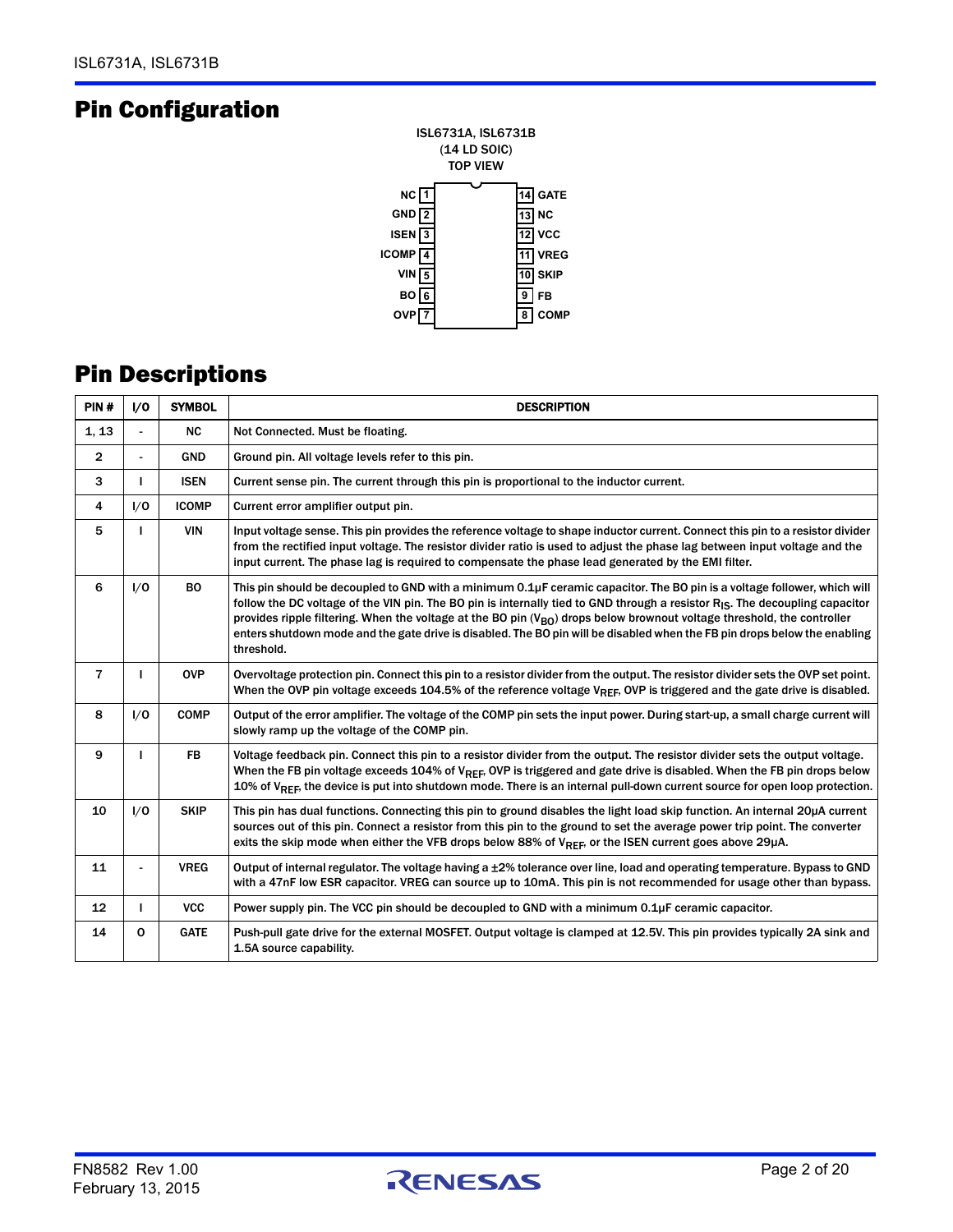# Ordering Information

| <b>PART NUMBER</b><br>(Notes 1, 2, 3) | <b>PART</b><br><b>MARKING</b> | TEMP.<br><b>RANGE (°C)</b> | <b>PACKAGE</b><br>(Pb-Free) | PKG.<br><b>DWG. #</b> |
|---------------------------------------|-------------------------------|----------------------------|-----------------------------|-----------------------|
| ISL6731AFBZ                           | ISL 6731AFBZ                  | $-40$ to $+125$            | 14 Ld SOIC                  | M14.15                |
| ISL6731BFBZ                           | ISL 6731BFBZ                  | $-40$ to $+125$            | <b>14 Ld SOIC</b>           | M14.15                |

NOTES:

<span id="page-2-0"></span>1. Add "-T\*" suffix for tape and reel. Please refer to **[TB347](http://www.intersil.com/data/tb/tb347.pdf)** for details on reel specifications.

<span id="page-2-1"></span>2. These Intersil Pb-free plastic packaged products employ special Pb-free material sets, molding compounds/die attach materials, and 100% matte tin plate plus anneal (e3 termination finish, which is RoHS compliant and compatible with both SnPb and Pb-free soldering operations). Intersil Pb-free products are MSL classified at Pb-free peak reflow temperatures that meet or exceed the Pb-free requirements of IPC/JEDEC J STD-020.

<span id="page-2-2"></span>3. For Moisture Sensitivity Level (MSL), please see device information page for [ISL6731A](http://www.intersil.com/products/ISL6731A#packaging), [ISL6731B](http://www.intersil.com/products/ISL6731B#packaging). For more information on MSL please see techbrief [TB363](http://www.intersil.com/data/tb/tb363.pdf).

#### TABLE 1. KEY DIFFERENCES IN FAMILY OF ISL6731

| <b>VERSION</b>             | <b>ISL6731A</b> | <b>ISL6731B</b> |
|----------------------------|-----------------|-----------------|
| <b>Switching Frequency</b> | 124kHz          | 62kHz           |

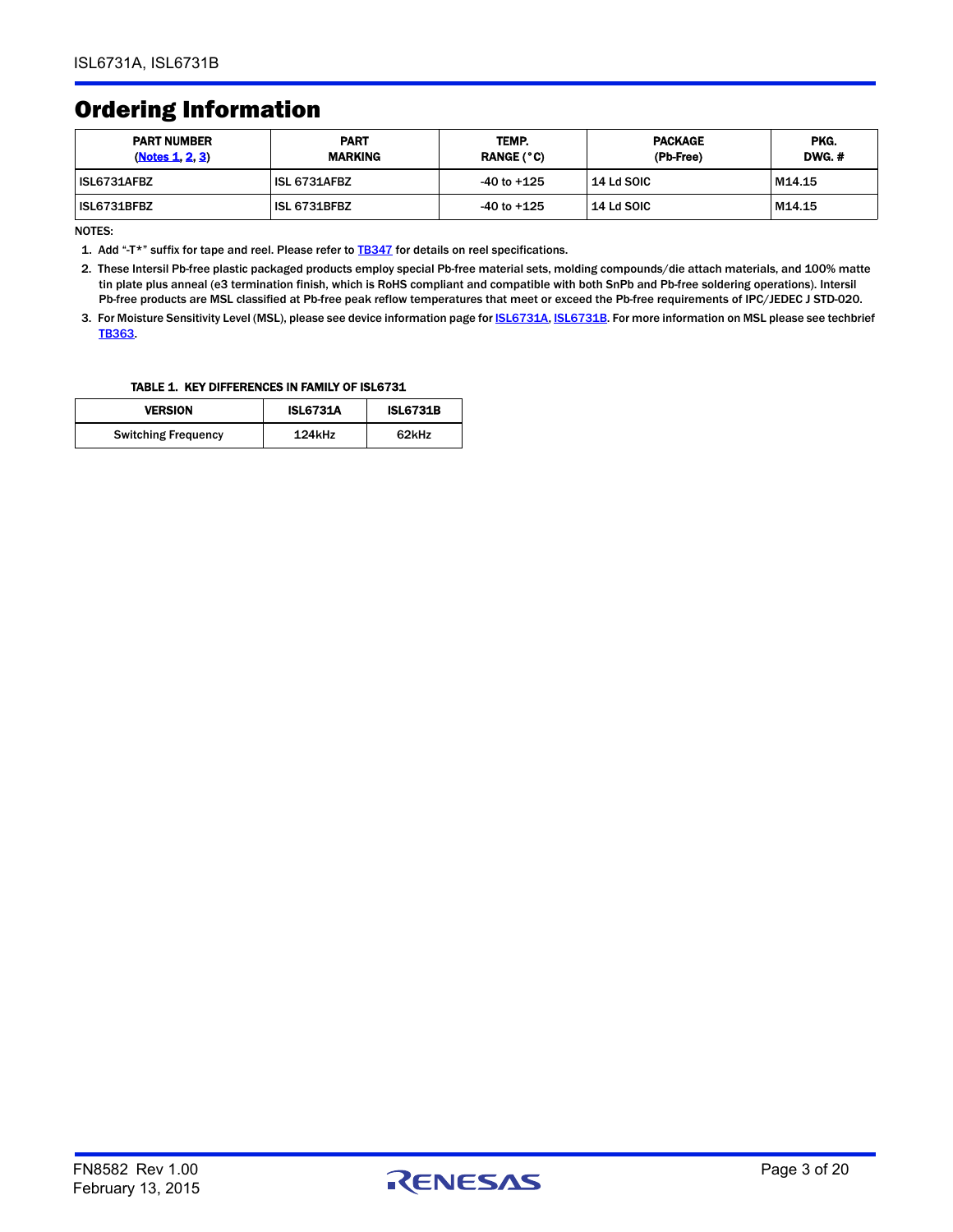

FN8582 Rev 1.00<br>February 13, 2015 February 13, 2015 FN8582 Rev 1.00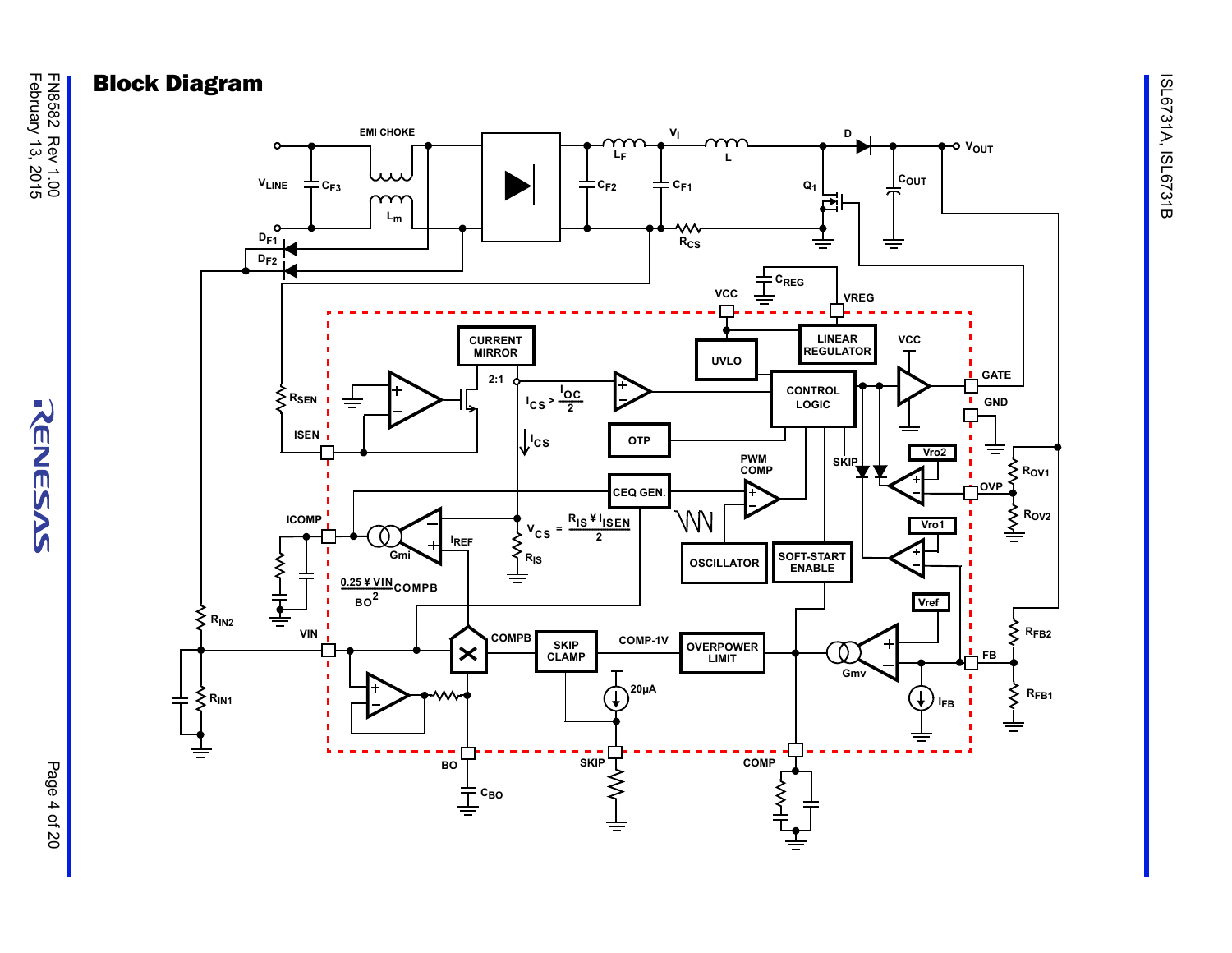KENESAS

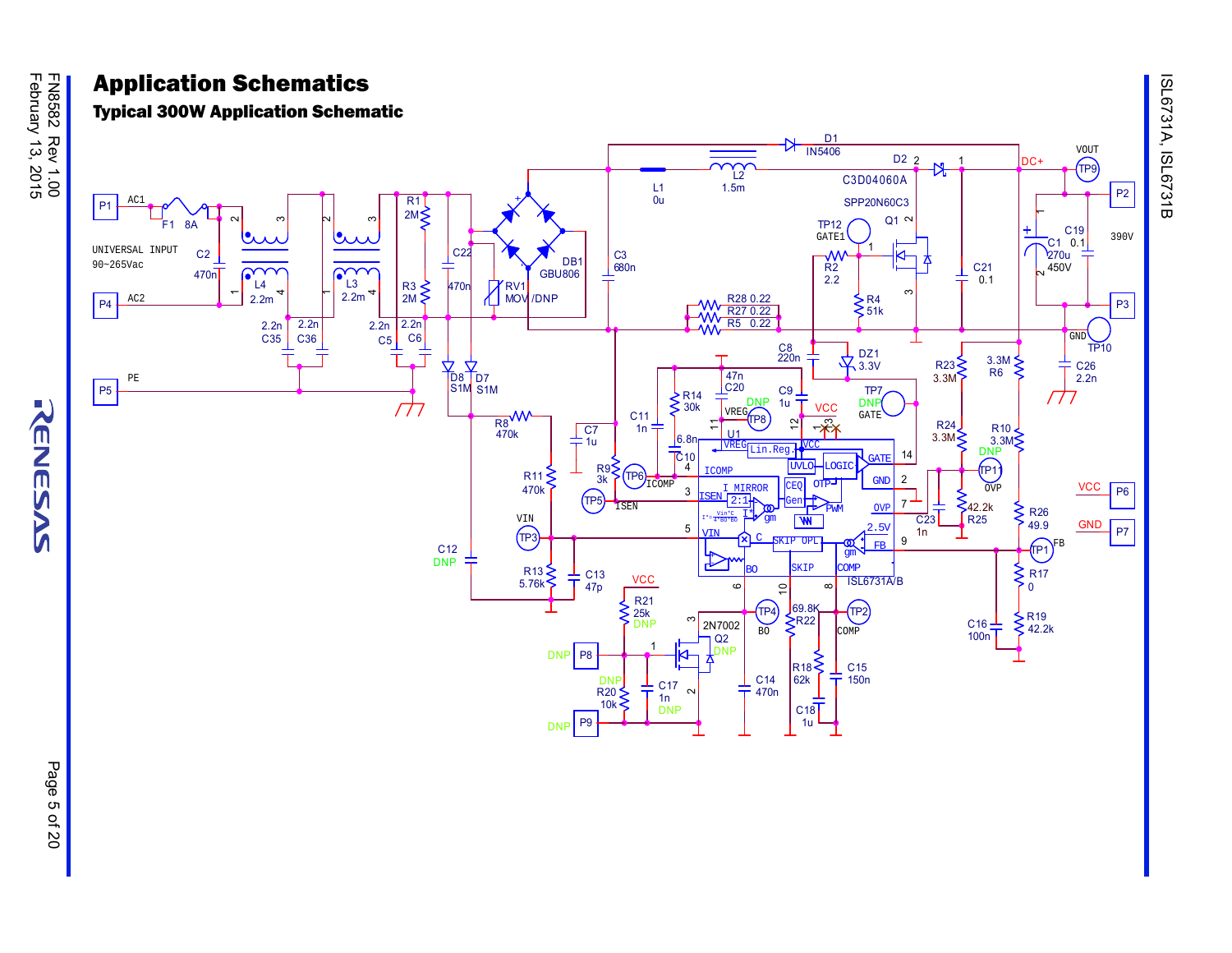KENESAS

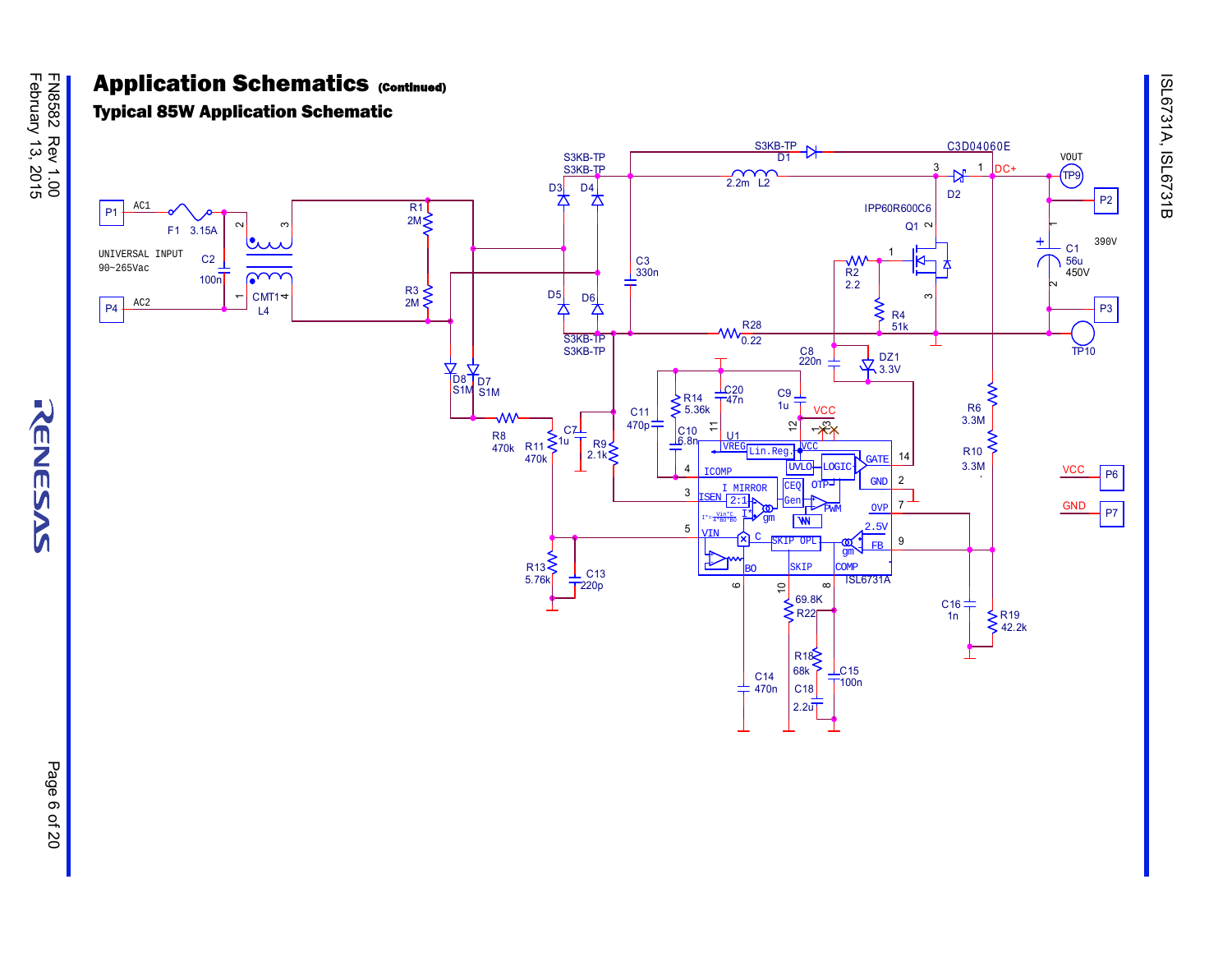## Absolute Maximum Ratings Thermal Information

| VIN, BO. ISEN, FB. OVP. ICOMP. SKIP, VREG and           |  |
|---------------------------------------------------------|--|
|                                                         |  |
| <b>ESD Rating</b>                                       |  |
| Human Body Model (Tested per JESD22-A114) 2.5kV         |  |
|                                                         |  |
| Charged Device Model (Tested per JESD-C101E) 1kV        |  |
| Latch-Up (Tested per JESD-78B; Class 2, Level A)  100mA |  |

### <span id="page-6-3"></span>Recommended Operating Conditions

| <b>Thermal Resistance (Typical)</b>                    | $\theta_{IA}$ (°C/W) $\theta_{IC}$ (°C/W) |    |
|--------------------------------------------------------|-------------------------------------------|----|
|                                                        |                                           | 38 |
| Maximum Junction Temperature (Plastic Package) +150 °C |                                           |    |
|                                                        |                                           |    |
| Ambient Temperature Range 40°C to +125°C               |                                           |    |
| Junction Temperature Range 40°C to +125°C              |                                           |    |
|                                                        |                                           |    |
|                                                        |                                           |    |

*CAUTION: Do not operate at or near the maximum ratings listed for extended periods of time. Exposure to such conditions may adversely impact product reliability and result in failures not covered by warranty.*

#### NOTES:

- <span id="page-6-1"></span>4.  $\theta_{JA}$  is measured with the component mounted on a high effective thermal conductivity test board in free air. See Tech Brief [TB379](http://www.intersil.com/data/tb/tb379.pdf) for details.
- <span id="page-6-0"></span>5. For  $\theta_{\text{JC}}$ , the "case temp" location is taken at the package top center.

#### <span id="page-6-2"></span>**Electrical Specifications** Operating Conditions: V<sub>CC</sub> = 15V, T<sub>A</sub> = +25°C. Boldface limits apply across the operating temperature range, -40°C to +125°C.

| <b>PARAMETER</b>                     | <b>SYMBOL</b>  | <b>TEST CONDITIONS</b>                                              | <b>MIN</b><br>(Note 8) | <b>TYP</b> | <b>MAX</b><br>(Note 8) | <b>UNITS</b> |
|--------------------------------------|----------------|---------------------------------------------------------------------|------------------------|------------|------------------------|--------------|
| <b>V<sub>CC</sub> SUPPLY CURRENT</b> |                |                                                                     |                        |            |                        |              |
| <b>Start-Up Current</b>              | <b>ISTART</b>  | $V_{FR}$ = 1V, $V_{CC}$ < $V_{CC}$ (ON)                             | 73                     | 106        | 139                    | μA           |
| <b>Standby Current</b>               | <b>STDN</b>    | $V_{FB}$ = GND, $V_{CC}$ > $V_{CC}$ (ON)                            | 179                    | 237        | 295                    | μA           |
| <b>Skip Mode Current</b>             | <b>ICCSKIP</b> | $V_{FR}$ = 2.5V, COMP = SKIP*0.25 +1V                               | 580                    | 690        | 850                    | μA           |
| Operating Current (Note 6)           | $_{\rm lc}$    | <b>GATE</b> is floating                                             | 3.0                    | 3.7        | 4.5                    | mA           |
| <b>VCC UVLO</b>                      |                |                                                                     |                        |            |                        |              |
| <b>UVLO Rising Threshold</b>         | $V_{CC(ON)}$   |                                                                     | 9                      | 10         | 11                     | $\mathsf{V}$ |
| <b>UVLO Falling Threshold</b>        | $V_{CC(OFF)}$  |                                                                     | 6.7                    | 7.5        | 8.3                    | $\mathsf{V}$ |
| <b>UVLO Threshold Hysteresis</b>     | $V_{CC(HYS)}$  |                                                                     |                        | 2.5        |                        | $\mathsf{V}$ |
| <b>REGULATOR VOLTAGE VREG</b>        |                |                                                                     |                        |            |                        |              |
| <b>Overall Accuracy</b>              | $V_{REG}$      | $I_{REG}$ = 0 to -10mA, $V_{CC}$ = 15V, load capacitor = 47nF       | 5.1                    | 5.4        | 5.6                    | $\mathsf{V}$ |
| <b>Current Limit</b>                 |                |                                                                     | 30                     | 50         | 70                     | mA           |
| <b>PWM CONVERTERS</b>                |                |                                                                     |                        |            |                        |              |
| <b>Maximum Duty Cycle</b>            |                | $f_{SW}$ = 124kHz for ISL6731A and<br>$f_{SW}$ = 62kHz for ISL6731B | 94.8                   | 96.5       |                        | %            |
| <b>OSCILLATOR</b>                    |                |                                                                     |                        |            |                        |              |
| Free Running Frequency, ISL6731A     |                | $T_A = -40$ °C to +125 °C, $V_{IN} = 0.6V$                          | 95.5                   | 107        | 117                    | kHz          |
| Free Running Frequency, ISL6731A     |                | $T_A = -40$ °C to +125°C, V <sub>IN</sub> = 2.5V                    | 111                    | 125        | 138                    | <b>kHz</b>   |
| Free Running Frequency, ISL6731B     |                | $T_A = -40$ °C to +125°C, V <sub>IN</sub> = 0.6V                    | 43.5                   | 54         | 63.7                   | kHz          |
| Free Running Frequency, ISL6731B     |                | $T_A = -40$ °C to +125 °C, V <sub>IN</sub> = 2.5V                   | 56.5                   | 64         | 70.7                   | kHz          |
| <b>PWM Ramp Amplitude</b>            | $V_{\rm m}$    |                                                                     | 1.33                   | 1.46       | 1.59                   | v            |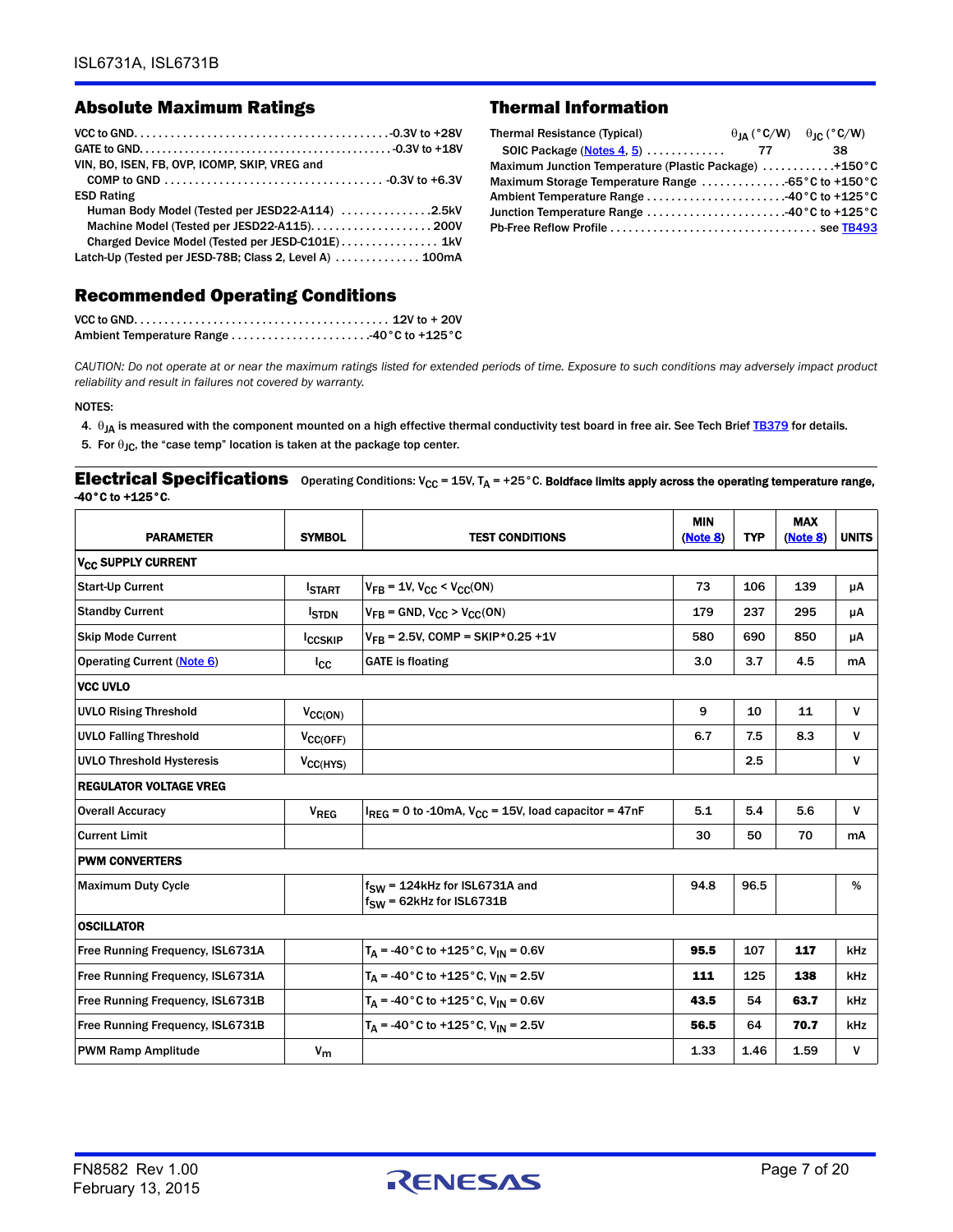**Electrical Specifications** Operating Conditions: V<sub>CC</sub> = 15V, T<sub>A</sub> = +25°C. Boldface limits apply across the operating temperature range, -40°C to +125°C. (Continued)

| <b>PARAMETER</b>                                           | <b>SYMBOL</b>          | <b>TEST CONDITIONS</b>                                                               | <b>MIN</b><br>(Note 8) | <b>TYP</b> | <b>MAX</b><br>(Note 8)  | <b>UNITS</b> |
|------------------------------------------------------------|------------------------|--------------------------------------------------------------------------------------|------------------------|------------|-------------------------|--------------|
| <b>GATE DRIVER</b>                                         |                        |                                                                                      |                        |            |                         |              |
| Gate Drive Pull-Down Resistance                            |                        | $V_{CC}$ = 15V, $I_{GATE}$ = 15mA                                                    |                        | 2.33       | 4.46                    | Ω            |
| Gate Drive Pull-Up Voltage Drop                            |                        | $V_{CC}$ = 9V, $I_{GATE}$ = 15mA                                                     | 0.15                   | 0.3        | 0.45                    | V            |
| Gate Drive Max. Sourcing/Sinking<br>Current                |                        |                                                                                      |                        | 1.5        |                         | А            |
| <b>Rise Time</b>                                           |                        | $C_0$ = 2.2nF, $V_{CC}$ = 15V, gate voltage rise time from 10% to<br>90% of $V_{GC}$ |                        | 34         | 62                      | ns           |
| <b>Fall Time</b>                                           |                        | $C_0$ = 2.2nF, $V_{CC}$ = 15V, gate voltage fall time from 10% to<br>90% of $V_{GC}$ |                        | 34         | 57                      | ns           |
| <b>Gate Clamp Voltage</b>                                  | $V_{GC}$               |                                                                                      | 10.5                   | 12         | 13.5                    | ٧            |
| <b>VOLTAGE REFERENCE</b>                                   |                        |                                                                                      |                        |            |                         |              |
| <b>Reference Voltage</b>                                   | $V_{REF}$              |                                                                                      | 2.48                   | 2.5        | 2.52                    | v            |
| <b>Feedback Pin Pull-Down Current</b>                      | <b>IFB</b>             |                                                                                      |                        | 65         |                         | nA           |
| <b>Rising Threshold to Enable Converter</b>                | FB_EN                  |                                                                                      | 280                    | 300        | 320                     | m۷           |
| <b>Falling Threshold to Disable Converter</b>              | FB_DIS                 |                                                                                      | 190                    | 202        | 214                     | mV           |
| <b>Enable Hysteresis</b>                                   | FB_Hys                 |                                                                                      |                        | 100        |                         | m۷           |
| <b>VOLTAGE ERROR AMPLIFIER</b>                             |                        |                                                                                      |                        |            |                         |              |
| <b>Error Amp Transconductance</b>                          | Gmv                    |                                                                                      | 50                     | 77         | 104                     | $\mu A/V$    |
| <b>ISource/Sink</b>                                        |                        |                                                                                      |                        | 13         |                         | μA           |
| <b>COMP Offset Voltage</b>                                 | VCOMP_OFF              |                                                                                      | 0.95                   | 1.01       | 1.07                    | v            |
| <b>COMP Soft-Start Enable Voltage</b>                      | V <sub>COMP_EN</sub>   |                                                                                      | 0.58                   | 0.64       | 0.75                    | ۷            |
| <b>INPUT VOLTAGE SENSING</b>                               |                        |                                                                                      |                        |            |                         |              |
| <b>VIN Leakage Current</b>                                 |                        |                                                                                      |                        | 9          |                         | nА           |
| <b>MULTIPLIER GAIN</b>                                     |                        |                                                                                      |                        |            |                         |              |
| <b>GMUL</b>                                                |                        | COMP = 2.5V, $V_{IN}$ = 1.0V, BO = 1.0V, $I_{SEN}$ = 50µA                            | 0.196                  | 0.25       | 0.296                   | V/V          |
| <b>CURRENT ERROR AMPLIFIER</b>                             |                        |                                                                                      |                        |            |                         |              |
| <b>Current DC Gain</b>                                     | A <sub>IDC</sub>       | $\Delta I_{\text{ICOMP}}/\Delta I_{\text{ISEN}}$                                     | 1.6                    | 1.9        | $2.2\phantom{0}$        | A/A          |
| <b>Error Amp Transconductance</b>                          | Gmi                    | $I_{ICOMP} = \pm 20 \mu A$                                                           | 205                    | 268        | 331                     | $\mu A/V$    |
| ICOMP Source/Sink Current (Note 7)                         |                        |                                                                                      |                        | 60         |                         | μA           |
| <b>Current Sensing Input Offset</b>                        |                        |                                                                                      | $-3$                   | 2          | $\overline{\mathbf{r}}$ | mV           |
| LIGHT LOAD EFFICIENCY ENHANCEMENT AND OVERPOWER PROTECTION |                        |                                                                                      |                        |            |                         |              |
| Skip Current Reference (Note 7)                            | <b>ISKIP</b>           | $V_{SKIP} = 2V$                                                                      | $-23$                  | $-20$      | $-17$                   | μA           |
| <b>Skip Falling Threshold</b>                              | V <sub>SKIP_THf</sub>  |                                                                                      | 450                    | 498        | 550                     | mV           |
| <b>Skip Rasing Threshold</b>                               | V <sub>SKIP_THr</sub>  |                                                                                      | 570                    | 616        | 690                     | mV           |
| <b>COMP Upper Limit</b>                                    | <b>V<sub>CUL</sub></b> |                                                                                      | 3.53                   | 3.85       | 4.17                    | V            |
| <b>COMP Valid Range</b>                                    | $V_{\text{CUL}}$ -1V   |                                                                                      | 2.5                    | 2.83       | 3.16                    | ٧            |
| FB Exit Threshold Voltage                                  | V <sub>FB_EXIT</sub>   | Fraction of V <sub>REF</sub> , I <sub>ISEN</sub> = OµA                               | 87                     | 88         | 89                      | %            |
| <b>ISEN Exit Threshold Current</b>                         | <b>ISEN_EXIT</b>       | $V_{FB} = 2.5V$                                                                      | -38                    | $-29$      | $-20$                   | μA           |

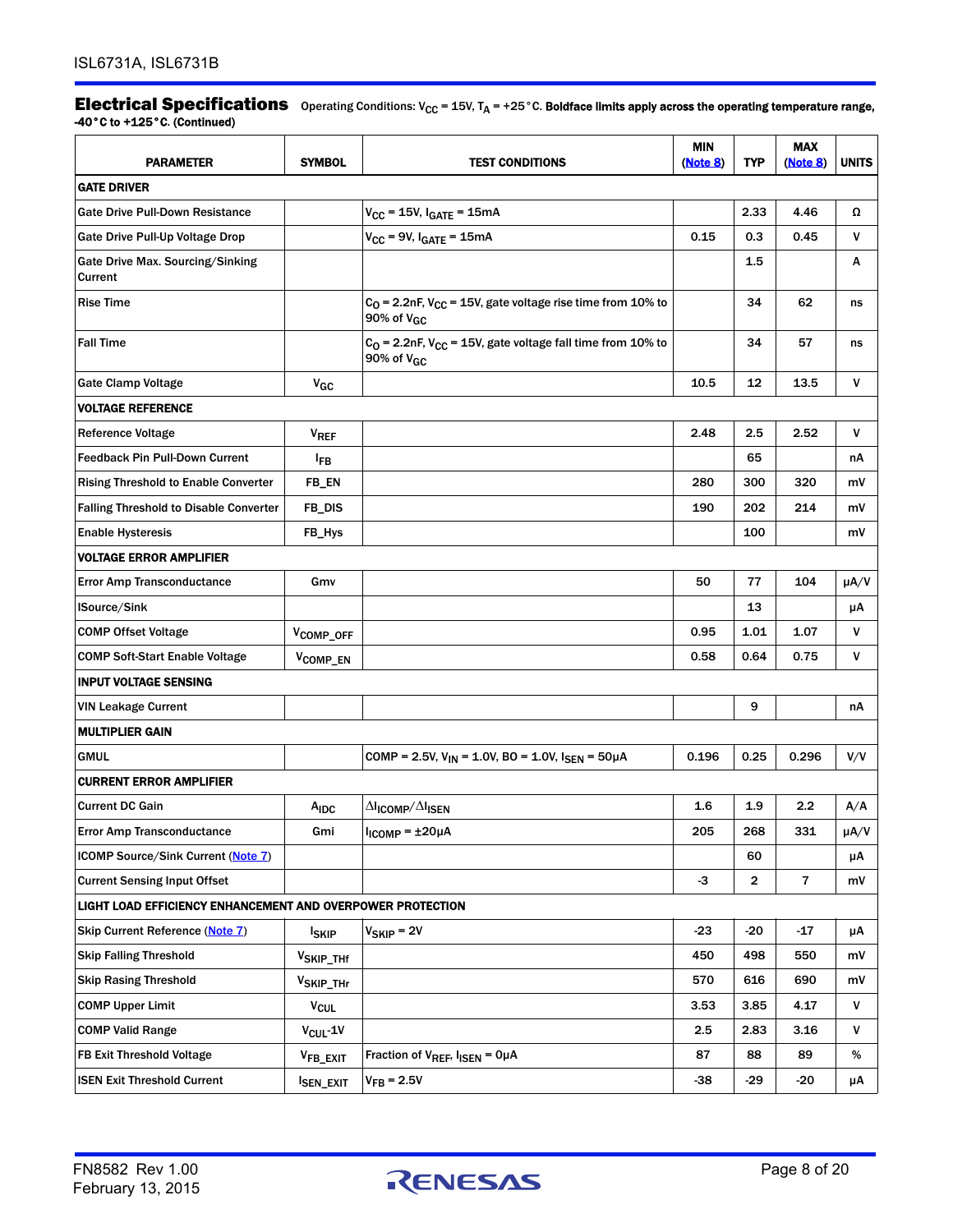**Electrical Specifications** Operating Conditions:  $V_{CC}$  = 15V,  $T_A$  = +25°C. Boldface limits apply across the operating temperature range, -40°C to +125°C. (Continued)

| <b>PARAMETER</b>                     | <b>SYMBOL</b>   | <b>TEST CONDITIONS</b>                                 | <b>MIN</b><br>(Note 8) | <b>TYP</b> | <b>MAX</b><br>(Note 8) | <b>UNITS</b> |
|--------------------------------------|-----------------|--------------------------------------------------------|------------------------|------------|------------------------|--------------|
| <b>BROWNOUT DETECTION</b>            |                 |                                                        |                        |            |                        |              |
| <b>Brownout Rising Threshold</b>     | $V_{BO_R}$      |                                                        | 478                    | 494        | 510                    | mV           |
| <b>Brownout Falling Threshold</b>    | $V_{BO_F}$      |                                                        | 387                    | 401        | 415                    | mV           |
| <b>OVERVOLTAGE PROTECTION</b>        |                 |                                                        |                        |            |                        |              |
| Overvoltage Protection, FB pin       | $V_{RO1}$       | Fraction of $V_{REF}$ ; $\sim$ 1µs noise filter        | 103                    | 104.1      | 106                    | %            |
| Overvoltage Protection, OVP pin      | $V_{RO2}$       | Fraction of $V_{\text{REF}}$ ; $\sim$ 1µs noise filter | 103                    | 104.2      | 106                    | %            |
| <b>OVERCURRENT PROTECTION</b>        |                 |                                                        |                        |            |                        |              |
| <b>Overcurrent Threshold</b>         | <sup>l</sup> oc |                                                        | $-197$                 | $-177$     | $-159$                 | μA           |
| <b>THERMAL SHUTDOWN</b>              |                 |                                                        |                        |            |                        |              |
| Shutdown Temperature (Note 7)        |                 |                                                        |                        | 160        |                        | $^{\circ}$ C |
| Thermal Shutdown Hysteresis (Note 7) |                 |                                                        |                        | 25         |                        | ۰c           |

NOTES:

<span id="page-8-0"></span>6. This is the  $V_{CC}$  current consumed when the device is active but not switching. Does not include gate drive current.

<span id="page-8-2"></span>7. Limits should be considered typical and are not production tested.

<span id="page-8-1"></span>8. Parameters with MIN and/or MAX limits are 100% tested at +25°C, unless otherwise specified.

# Typical Performance Curves





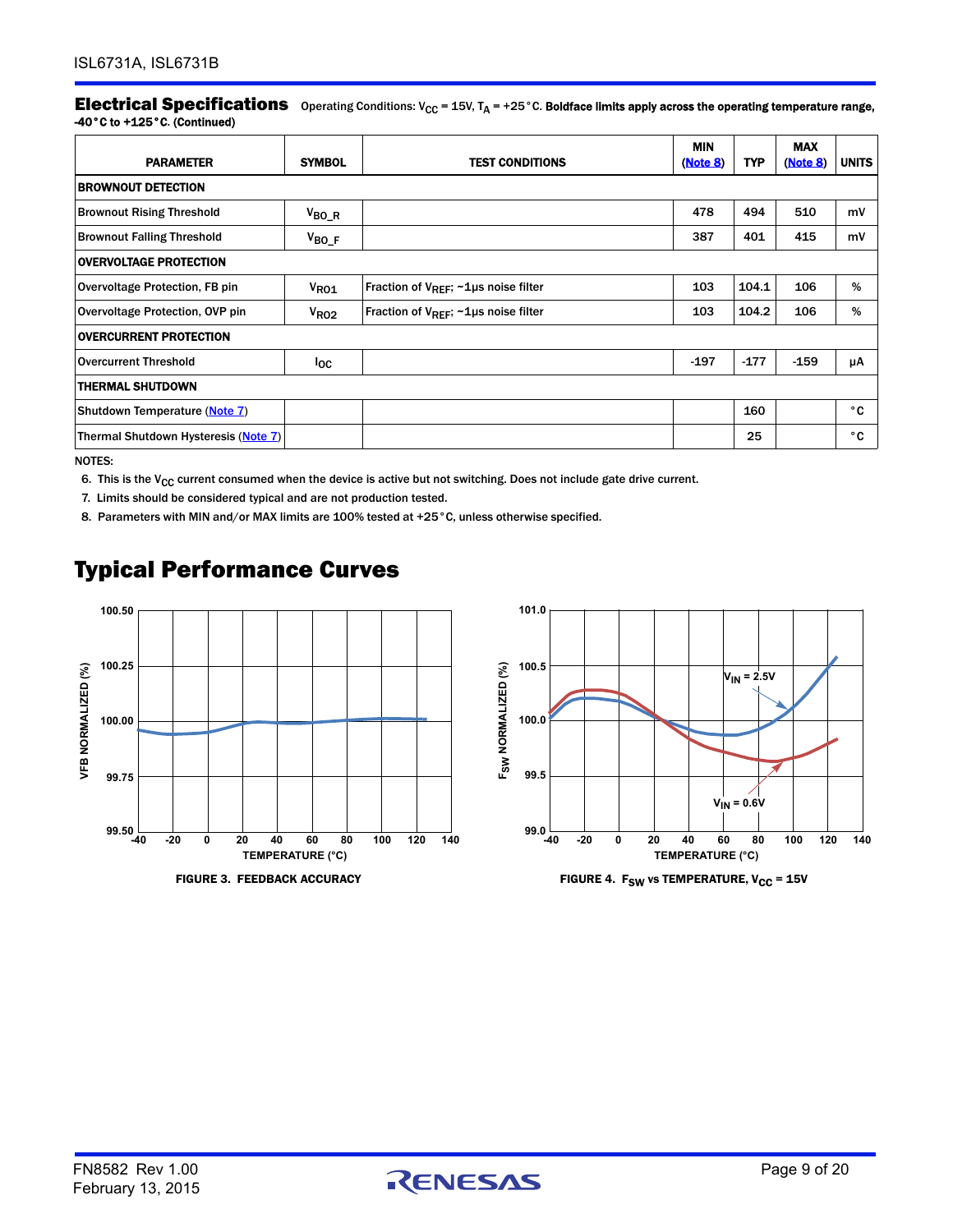# **Typical Performance Curves (Continued)**

<span id="page-9-0"></span>



FIGURE 9. GATE DRIVE TIMING vs TEMPERATURE (LOAD = 2.2nF)

**96** 

**98 100 102** 

**TEMPERATURE (°C)**

**-40 -20 0 20 40 60 80 100 120 140** 

**RISE TIME**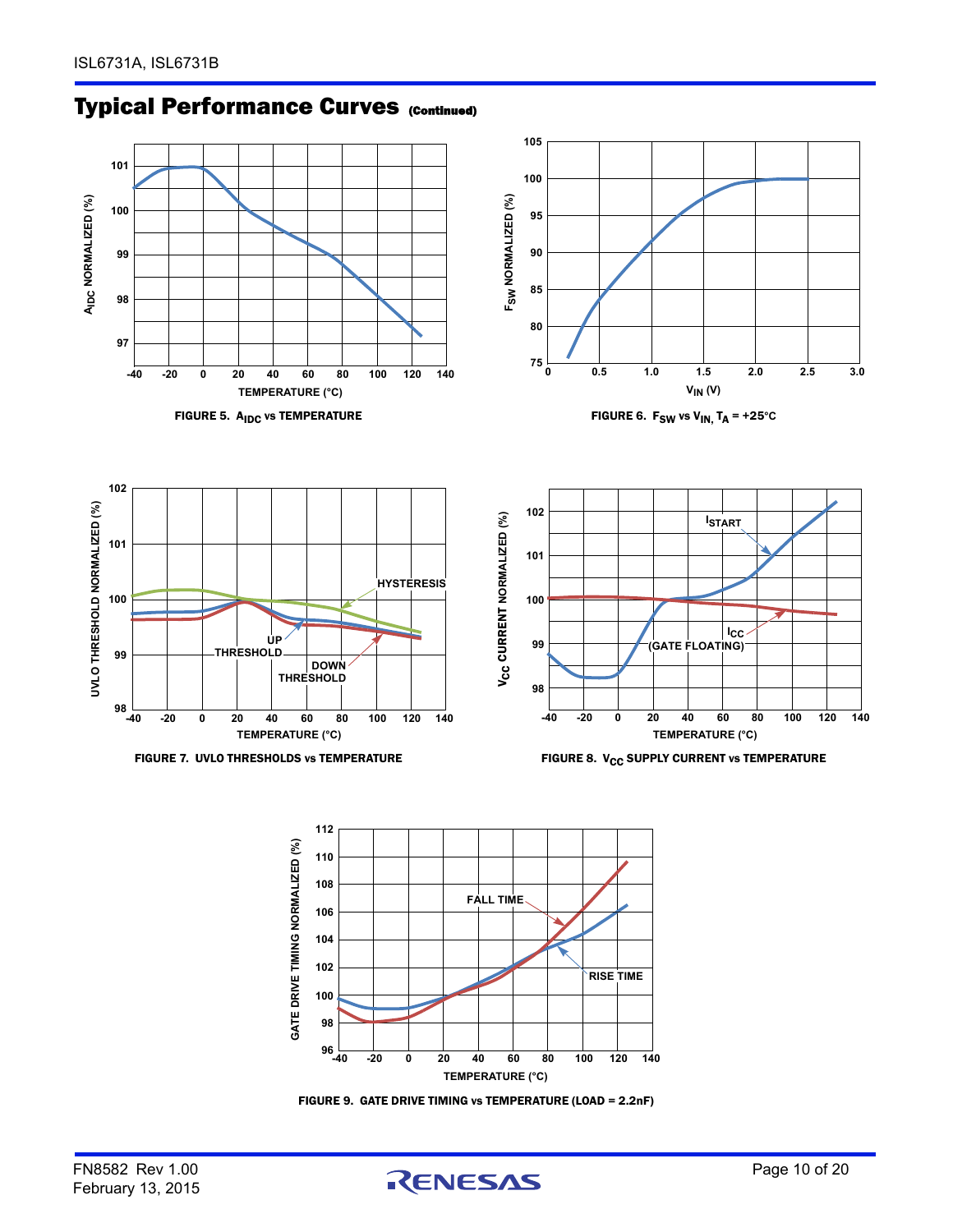# Functional Description

## VCC Undervoltage Lockout (UVLO)

The ISL6731A and ISL6731B start automatically once the voltage at VCC exceeds the UVLO threshold.

## Shutdown

When the VFB pin is below 0.2V, the controller is disabled and the PWM output driver is tri-stated. When disabled, the IC power will be reduced. During shutdown, the COMP pin is discharged to GND and the controller is disabled. The Over-Temperature Protection (OTP) is still alive to prevent the controller from starting up in a high temperature ambient condition.

In the event that the FB pin is disconnected from the feedback resistors, the FB pin is pulled to ground by an internal current source  $I_{FR}$ . When the FB pin voltage drops below 0.2V, the gate driver is disabled. The ISL6731A or ISL6731B enters shutdown mode.

## Soft-Start

The COMP pin is released once the soft-start operation begins. A 13µA current sources out to the RC network connected from the COMP pin until the FB pin voltage reaches 90% of the reference voltage.

Switching is inhibited when the COMP pin voltage is below 1V. When the COMP pin reaches 1V, the current error amplifier and the gate driver are activated and the converter starts switching.

During UVLO, brownout and shutdown, the COMP is pulled to the ground.

## Input Voltage Sensing

The VIN pin is needed to sense the rectified input voltage. The sensed semi-sinusoidal waveform is needed to shape the inductor current, which helps achieves unity power factor. At the same time, the voltage on the VIN pin is used to generate the negative capacitive element at the input. This will cancel the input filter capacitor,  $C_F$ . Canceling the effect of  $C_F$  will increase the displacement power factor and alleviate the zero crossing distortion, which is related to the distortion power factor.



FIGURE 10. INPUT VOLTAGE SENSING SCHEMATIC

The BO pin also utilizes the VIN resistor divider for voltage sensing. Set the resistor divider ratio to satisfy the brownout requirement.

First, calculate the resistor divider ratio,  $K_{BO}$ .

<span id="page-10-3"></span>
$$
K_{BO} = \frac{V_{BORMAX}}{V_{RMSmin} - 2V_F}
$$
 (EQ. 1)

Where  $V_F$  is the forward voltage drop of the bridge rectifier and the voltage drop of  $D_{F1}$ .  $D_{F2}$ .

Then, select the  $R_{1N2}$  based on the highest reasonable resistance value. Then select the  $R_{IN1}$  based upon the desirable minimum RMS value of the line voltage for the PFC operation.

<span id="page-10-4"></span>
$$
R_{1N1} = \frac{K_{BO}}{1 - K_{BO}} \cdot R_{1N2}
$$
 (EQ. 2)

## Inductor Current Sensing

The current sensing of the converter has two purposes. One is to force the inductor current to track the input semi-sinusoidal waveform. The other purpose is for overcurrent protection. Refer to [Figure 11](#page-10-0) for the current sensing scheme. The sensed current  $\log$ is in proportion to the inductor current,  $I_L$  as described in [Equation 3](#page-10-1):

<span id="page-10-1"></span>
$$
I_{CS} = \frac{1}{2} \cdot \frac{R_{CS}}{R_{SEN}} \cdot I_L
$$
 (EQ.3)

where:

R<sub>CS</sub> is the current sensing resistor with low value in the return path to the bridge rectifier.

R<sub>SEN</sub> is the current scaling resistor connected between ISEN to the R<sub>CS</sub>.



<span id="page-10-2"></span>FIGURE 11. INDUCTOR CURRENT SENSING SCHEME

<span id="page-10-0"></span>A high value  $R_{CS}$  renders more accurate current sensing. It is recommended to use the  $R_{CS}$  to render 120mV peak voltage at the maximum line voltage during full load condition.

$$
R_{CS} > \frac{120mV \cdot V_{RMSMAX} \cdot \eta}{\sqrt{2} \cdot P_{Omax}}
$$
 (EQ. 4)

Where  $\eta$  is the efficiency of the converter at the maximum line input with full load.

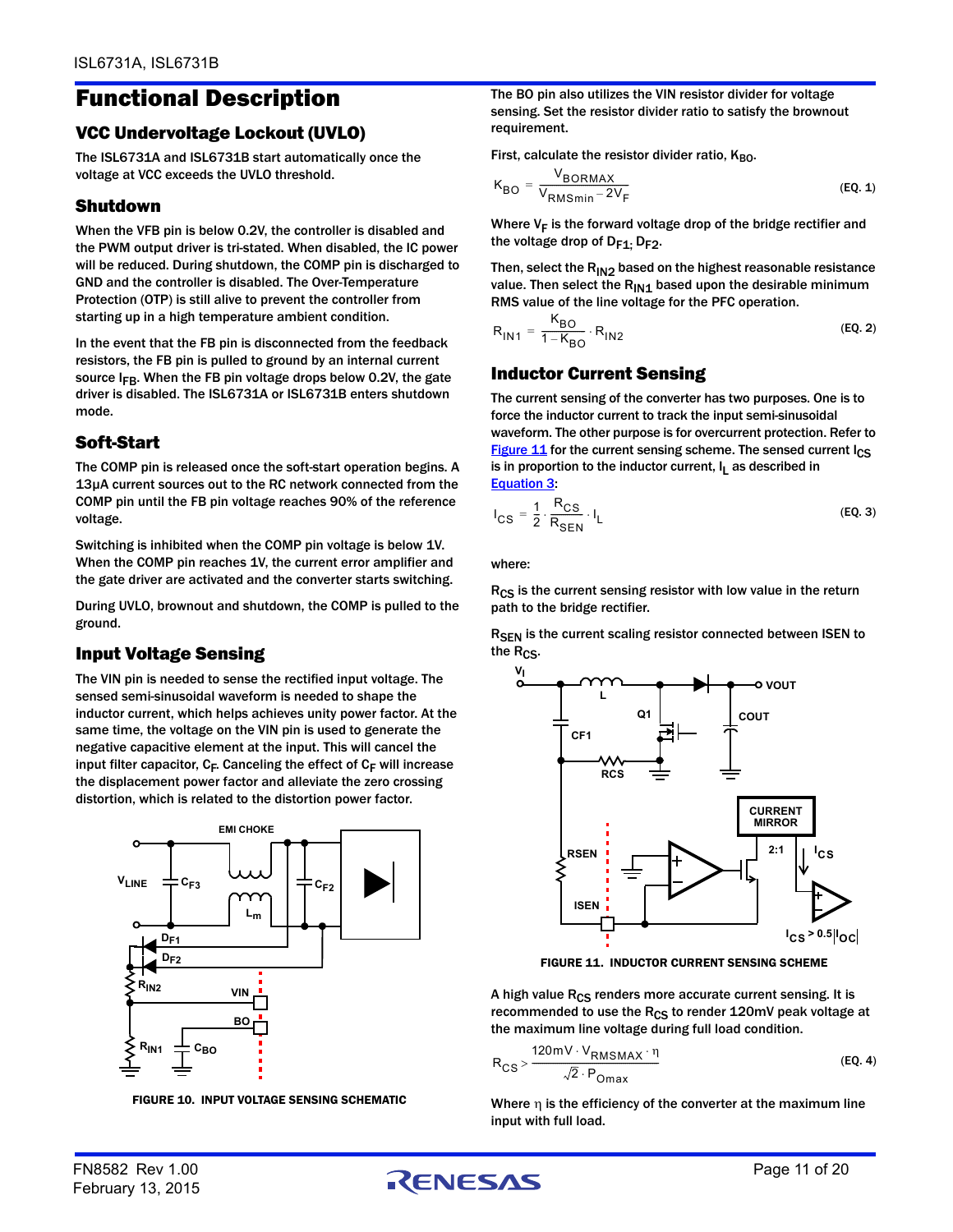Since the R<sub>CS</sub> sees the average input current, high value R<sub>CS</sub> generates high power dissipation on the  $R_{CS}$ . Use a reasonable R<sub>CS</sub> according to the resistor power rating. The worst-case power dissipation occurs at the input low line when input current is at its maximum. Power dissipation by the resistor is:

$$
P_{RCS} = (I_{RMSMAX})^2 \cdot R_{CS}
$$
 (EQ.5)

where:

IRMSMAX is the maximum input RMS current at the minimum input line voltage, V<sub>RMSmin</sub>.

Select the R<sub>SEN</sub> according to the peak current limit requirement. The resistor is sized for an overload current 25% more than the peak inductor peak current.

### Negative Input Capacitor Generation

## (Patent Pending)

The patent pending negative capacitor generation capability of ISL6731A and ISL6731B allow the capacitor  $C_{F2}$  to be moved from before the bridge rectifier ( $Figure 12$ ) to after the bridge rectifier [\(Figure 13](#page-11-2)). Thus, a smaller, lower cost  $C_{F2}$  can be used. The change in topology reduces the size of the EMI filter. Furthermore,  $C_{F1}$  can be increased thus decreasing the size of  $L_F$  $(Figure 13)$  $(Figure 13)$  $(Figure 13)$ .



FIGURE 12. TYPICAL PFC INPUT FILTER CIRCUIT

<span id="page-11-1"></span>

FIGURE 13. LOW COST PFC INPUT FILTER CIRCUIT

<span id="page-11-2"></span>For applications where the output power is above 500W, the negative capacitance helps to improve the power factor dramatically. Refer to **Table 2** for the recommended filtering capacitor to be placed after the bridge rectifier,  $C_{F1}$ .

| TABLE 2. RECOMMENDED FILTERING CAPACITOR |  |
|------------------------------------------|--|
|                                          |  |

<span id="page-11-0"></span>

| C <sub>F1</sub>                   | $P_0 < 100W$ | $ 100W  < P0 < 500W$ $  P0 > 500W$ |      |
|-----------------------------------|--------------|------------------------------------|------|
| <b>Typical</b><br>$C(\mu F)/100W$ | 0.68         | 0.33                               | 0.22 |

Additional  $C_{F1}$  may be used to accommodate the use of small boost inductor or to eliminate the differential mode filter inductor as long as the equipment meets the power factor or goal.

The equivalent negative capacitor is a function of the input voltage divider ratio, K<sub>BO</sub>, the current sensing gain and current compensation error integration gain.

Adjusting the negative CEQ can be achieved by adjusting the current compensation network.

## Frequency Modulation

The ISL6731A and ISL6731B can further reduce EMI filter size by lowering the differential noise power density. The reduction is achieved by switching frequency modulation.

The frequency varies with the VIN pin. The switching frequency reaches the peak value when the VIN pin voltage is 2V as shown in [Figure 6.](#page-9-0) The peak value of ISL6731A is 124kHz, and the ISL6731B is 62kHz.

## Output Voltage Regulation

The output voltage is sensed through a resistor divider. The middle point of the resistor divider is fed to the FB pin. The resistor divider ratio sets the output voltage. The transconductance error amplifier generates a current in proportion to the difference between the FB pin and the 2.5V internal reference. The PFC is stabilized by the compensation network that is connected from the COMP pin to the ground.

The voltage of the COMP sets the input average power by determining the amplitude of the current reference. To keep the harmonic distortion to a minimum, it is desirable to set the control bandwidth much lower than twice of the line frequency. The recommended voltage loop bandwidth is 10Hz.

During start-up, the compensation capacitors and the charging current from the error amplifier sets the input power increase rate. Thus, soft-start is achieved.

The COMP is discharged during shutdown and fault conditions.

### Light Load Efficiency Enhancement

For PC, adaptor and TV applications, it is desirable to achieve high efficiency at light load conditions and low standby current. The ISL6731A and ISL6731B can enter light load skip mode automatically. The skip mode trigger threshold is adjustable by the SKIP pin. A 20µA current source out of the SKIP pin sets the voltage on the pin via a resistor connected between the pin and ground. Connecting this pin to ground disables the light load skip function.

The voltage error amplifier output, COMP, is an indicator of the average input power level. The controller compares the V(COMP) and V(SKIP). If V(COMP)-1V is less than V(SKIP)\*0.25, the PFC controller stops gate switching and the COMP pin voltage is clamped to V(SKIP)+0.6V.

The controller exits skip mode when  $V_{FB}$  drops to 88% (typical) of the reference voltage or when the sensed returned current exceeds 29µA.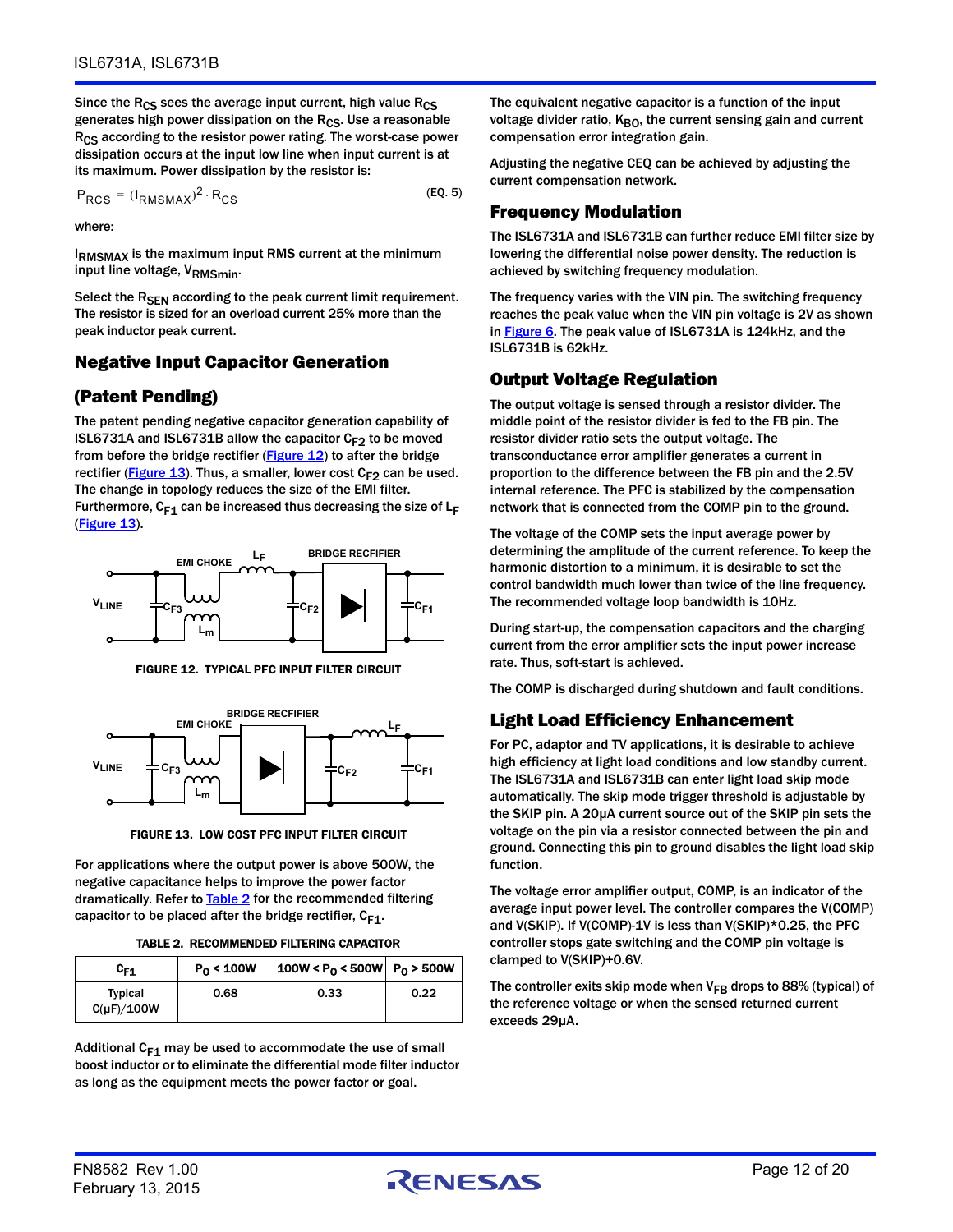# Protection Circuits

## Input Brownout, BO Protection

Brownout occurs when there is a drop in the line voltage. The BO pin is a dual function pin. The BO pin detects the brownout condition and shuts down the gate driver and controller. During normal operation, the BO pin is used to compensate the effect of the input line voltage change on the voltage loop. To keep the harmonic distortion low, the corner frequency formed by the  $R_{BO}$ and  $C_{BO}$  should be lower than 6Hz.

The BO pin is the output of the average voltage of the rectified voltage. The PFC controller is turned off when the BO pin drops below 0.4V. This protects the PFC power stage to enable operation at or below brownout condition for long periods of time. The controller resumes operation when the BO pin returns to 0.5V.

The BO pin is usually connected to GND through a capacitor,  $C_{BO}$ . To avoid distortion on the VIN pin, select  $C_{BO}$  so that:

 $C_{\rm BO}$  » 0.22  $\mu$ F (EQ. 6)

### Overcurrent Protection

The peak current limit function prevents the inductor from saturation. The gate driver turns off when the current goes above the current limit set point.

## Overpower Protection

The overpower protection is implemented by limiting the COMP pin voltage higher than 3.85V (typical).

## Overvoltage Protection

If the voltage on the FB pin exceeds the reference voltage  $V_{REF}$  by about 4%, the gate driver is turned off.

If the voltage on the OVP pin exceeds the  $V_{REF}$  by about 4.5%, the gate driver is turned off.

The controller resumes normal operation after both OVP and FB pin drops below VREF.

## Over-Temperature Protection

The ISL6731A and ISL6731B are protected against over-temperature conditions. When the junction temperature exceeds +160°C, the PWM shuts down. Normal operation is resumed when the junction temperature decreases below +135°C.

# Application Guidelines

## Layout Considerations

As in any high frequency switching converter, layout is very important. Switching current from one power device to another can generate voltage transients across the impedances of the interconnecting bond wires and circuit traces. These interconnecting impedances should be minimized by using wide, short printed circuit traces. The critical components should be located as close together as possible using ground plane construction or single point grounding.

[Figure 14](#page-12-0) shows the critical power components;  $Q_1$ , D and C<sub>OUT</sub>. To minimize the voltage overshoot, the interconnecting wires indicated by heavy lines should be part of the ground or the power plane in a printed circuit board. The components shown in [Figure 14](#page-12-0) should be located as close together as possible. Please note that the capacitors  $C_{VCC}$  and  $C_{O}$  each represent numerous physical capacitors. Locate the ISL6731A or ISL6731B within 2 inches of the MOSFET,  $Q_1$ . The circuit traces for the MOSFETs' gate and source connections from the ISL6731A and ISL6731B must be sized to handle up to 1.5A peak current.



<span id="page-12-0"></span>FIGURE 14. CRITICAL CURRENT POWER COMPONENTS

## Component Selection Guidelines

A 300W, universal input, PFC converter design is provided for demonstration. The design method is for a continuous current mode power factor correction boost converter with the ISL6731B. The switching frequency is 62kHz.

[Tables 3](#page-12-1) shows the design parameters.

TABLE 3. CONVERTER DESIGN PARAMETERS

<span id="page-12-1"></span>

| <b>PARAMETER</b>  | <b>CONDITIONS</b>           | <b>MIN</b> | <b>TYP</b> | <b>MAX</b> | <b>UNIT</b>     |
|-------------------|-----------------------------|------------|------------|------------|-----------------|
| <b>VLINE</b>      |                             | 90         | 115/230    | 265        | V <sub>AC</sub> |
| <b>FLINE</b>      |                             | 47         |            | 63         | Hz              |
| P <sub>OMAX</sub> | <b>Maximum Output Power</b> |            |            | 300        | w               |
| T <sub>HOLD</sub> | Hold Up Time                |            | 20         |            | ms              |
| Efficiency        | $V_{LINE} = 115V_{AC}$      | 92         |            |            | %               |

#### BOOST INDUCTOR SELECTION

First, calculate the maximum input RMS current, I<sub>INMAX</sub>.

$$
I_{INMAX} = \frac{P_{OMAX}}{\eta \bullet V_{RMSmin}}
$$
 (EQ. 7)

Where  $\eta$  is the converter efficiency at V<sub>RMSmin</sub>. PF is the power factor at V<sub>RMSmin</sub>

$$
I_{\text{INMAX}} = \frac{300 \text{W}}{0.92 \cdot 90 \text{V}} = 3.62 \text{A}
$$
 (EQ. 8)

Assuming the current is sinusoidal and the peak-to-peak ripple at line is 40%.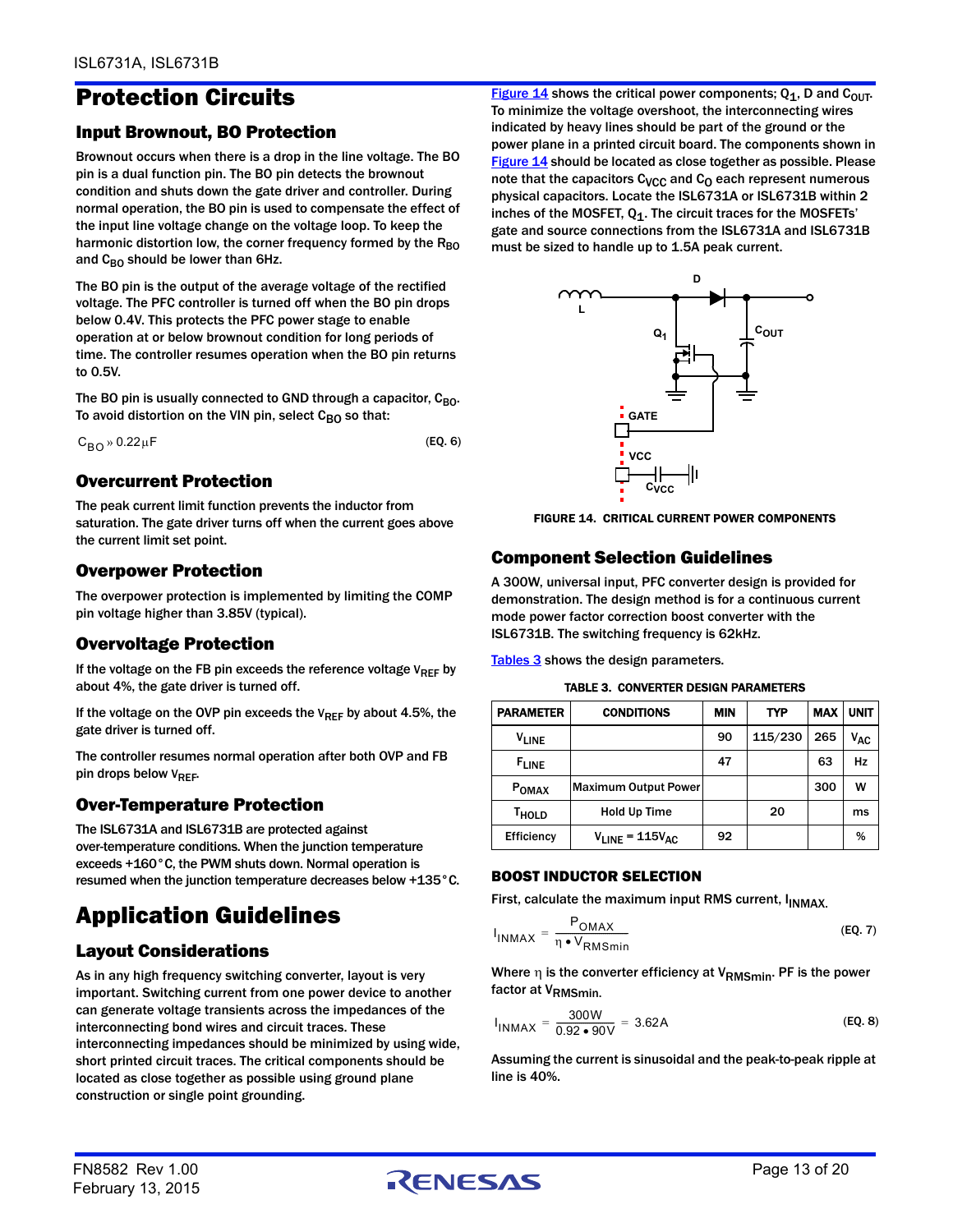The boost inductor,  $L_{\text{BST}}$ , is given in **[Equations 9](#page-13-2)** and  $10$ :

$$
L_{\text{BST}} \ge \frac{\sqrt{2}V_{\text{RMSmin}}}{0.4 \cdot F_{\text{sw}} \cdot \sqrt{2} \cdot I_{\text{INMAX}}} \cdot \left(1 - \frac{\sqrt{2} \cdot V_{\text{RMSmin}}}{V_{\text{OUT}}}\right) \tag{EQ.9}
$$

$$
L_{\text{BST}} \ge \frac{90 \text{V}}{0.4 \cdot 64 \text{kHz} \cdot 3.62 \text{A}} \cdot \left(1 - \frac{\sqrt{2} \cdot 90 \text{V}}{390 \text{V}}\right) = 654 \text{µH}
$$
 (Eq. 10)

Choose inductance of 1.5mH, consider the  $\mu_r$  will decrease at high current for a powder core inductor. The peak current of the inductor is the sum of the average peak inductor current and half of the peak-to-peak ripple current. Select and design the boost inductor as given by **Equation 11.** The ISL6731A and ISL6731B provides peak current limit function that can prevent the boost inductor saturation. Assuming 25% margin is given to the OCP threshold, select and design the boost inductor with saturation current given by **Equation 11** with 25% margin.

$$
I_{\text{LPeak}} = \sqrt{2} \cdot I_{\text{INMAX}} \cdot \left(1 + \frac{\Delta I}{2}\right) \tag{Eq. 11}
$$

$$
I_{\text{LPeak}} = \sqrt{2} \cdot 3.88A \cdot \left(1 + \frac{1.786A}{2}\right) = 6.017A \tag{Eq. 12}
$$

#### INPUT RECTIFIER

The maximum average input current is calculated:

$$
I_{\text{INAVE}(\text{max})} = \frac{2 \cdot \sqrt{2} \cdot I_{\text{INMAX}}}{\pi}
$$
 (EQ. 13)

$$
I_{\text{INAVE}(\text{max})} = \frac{2 \cdot \sqrt{2} \cdot 3.62 \text{A}}{\pi} = 3.3 \text{A}
$$
 (EQ. 14)

Select the bridge diode using [Equation 15](#page-13-1) and sufficient reverse breakdown voltage. Assuming the forward voltage,  $V_{F,BR}$ , is 1V across each rectifier diode. The power loss of the rectifier bridge can be calculated:

$$
P_{BR} = 2 \cdot V_{F, BR} \cdot I_{INAVE(MAX)} \tag{Eq. 15}
$$

$$
P_{BR} = 2 \cdot 1 \cdot 3.3A = 6.524W
$$
 (Eq. 16)

#### INPUT CAPACITOR SELECTION

Refer to **Table 2** for the recommended input filter capacitor value.

$$
C_{F1} = 300W \bullet \frac{0.33}{100} = 0.99 \mu F
$$
 (EQ. 17)

This is the recommended capacitor used after the diode bridge. For better power factor, less capacitance can be used. To lower the input filter inductor size, more capacitance can be used.

#### One  $0.68\mu$ F capacitors is used for C<sub>F1</sub>.

#### BOOST DIODE SELECTION

The boost diode loss is determined by the diode forward voltage drop,  $V_F$  and the output average current. The maximum output current is:

$$
I_{OUT(max)} = \frac{P_{OMAX}}{V_{OUT}}
$$
 (EQ. 18)

$$
I_{OUT(max)} = \frac{300W}{390V} = 0.77A
$$
 (EQ. 19)

The forward power loss on the diode is:

<span id="page-13-2"></span>
$$
P_{FD} = I_{OUT(max)} \bullet V_F
$$
 (EQ. 20)

$$
P_{FD} = 0.77A \bullet 0.9V = 0.692W
$$
 (Eq. 21)

The CREE C3D10060A SiC Schottky diode is selected.

<span id="page-13-3"></span>The reverse recovery loss on the diode can be calculated. The  $Q_{RR}$  is found from the diode datasheet.  $Q_{RR}$  = 25nC.

The reverse recover loss on the diode can be estimated:

$$
P_{\text{RRD}} = \frac{1}{4} \cdot Q_{\text{RR}} \cdot V_{\text{OUT}} \cdot F_{\text{sw}}
$$
 (EQ. 22)

$$
P_{\text{RRD}} = \frac{1}{4} \cdot 25 \text{nC} \cdot 390 \text{V} \cdot 62 \text{kHz} = 0.156 \text{W}
$$
 (EQ. 23)

The total power loss on the diode is:

<span id="page-13-0"></span>
$$
P_D = P_{FD} + P_{RRD} = (0.692 + 0.156)W = 0.848W
$$
 (EQ. 24)

#### MOSFET POWER DISSIPATION

The power dissipation on the MOSFET is from two different types of losses; the conduction loss and the switching loss.

For the MOSFET, the worst case is at minimum line input voltage.

First, the drain-to-source RMS current is calculated:

$$
I_{DS(max)} = I_{INMAX} \sqrt{1 - \frac{8\sqrt{2}}{3\pi} \cdot \frac{V_{RMSmin}}{V_{OUT}}}
$$
 (EQ. 25)

$$
I_{DS(max)} = 3.623A \sqrt{1 - \frac{8\sqrt{2}}{3\pi} \cdot \frac{90V}{390V}} = 3.081A
$$
 (EQ. 26)

The MOSFET, SPP20N60C3 is selected.

$$
P_{\text{COND}} = I_{\text{DS}(\text{max})}^2 \bullet r_{\text{DS}(\text{on})}
$$
 (EQ. 27)

<span id="page-13-1"></span>
$$
P_{\text{COND}} = 3.3A^2 \cdot 0.285\Omega = 2.71W
$$
 (EQ. 28)

The switching loss of the MOSFET consists of three parts: the turn-on loss, the turn-off loss and the diode reverse recovery loss.

From the MOSFET datasheet, the typical switching losses curves are provided.

When R<sub>G</sub> = 3.6Ω, I<sub>D</sub> = 6A, E<sub>ON</sub> = 0.013mJ, E<sub>OFF</sub> = 0.020mJ.

The switching loss due to transition is calculated:

$$
P_{SW} = (E_{ON} + E_{OFF}) \bullet F_{sw}
$$
 (EQ. 29)

$$
P_{SW} = (0.013 \text{mJ} + 0.020 \text{mJ}) \cdot 64 \text{kHz} = 2.09 \text{W}
$$
 (EQ. 30)

The loss caused by  $C<sub>OSS</sub>$  can be estimated as:

$$
P_{\text{OSS}} = \frac{2}{3} C_{\text{OSS}} \cdot V_{\text{OUT}}^2 \cdot F_{\text{sw}}
$$
 (EQ. 31)

From the MOSFET datasheet, the  $C<sub>OSS</sub> = 197pF$  when  $V_{\text{OUT}} = 390V$ .

$$
P_{\rm OSS} = \frac{2}{3}197 \,\text{pF} \cdot 390 \,\text{V}^2 \cdot 64 \,\text{kHz} = 1.28 \,\text{W} \tag{Eq. 32}
$$

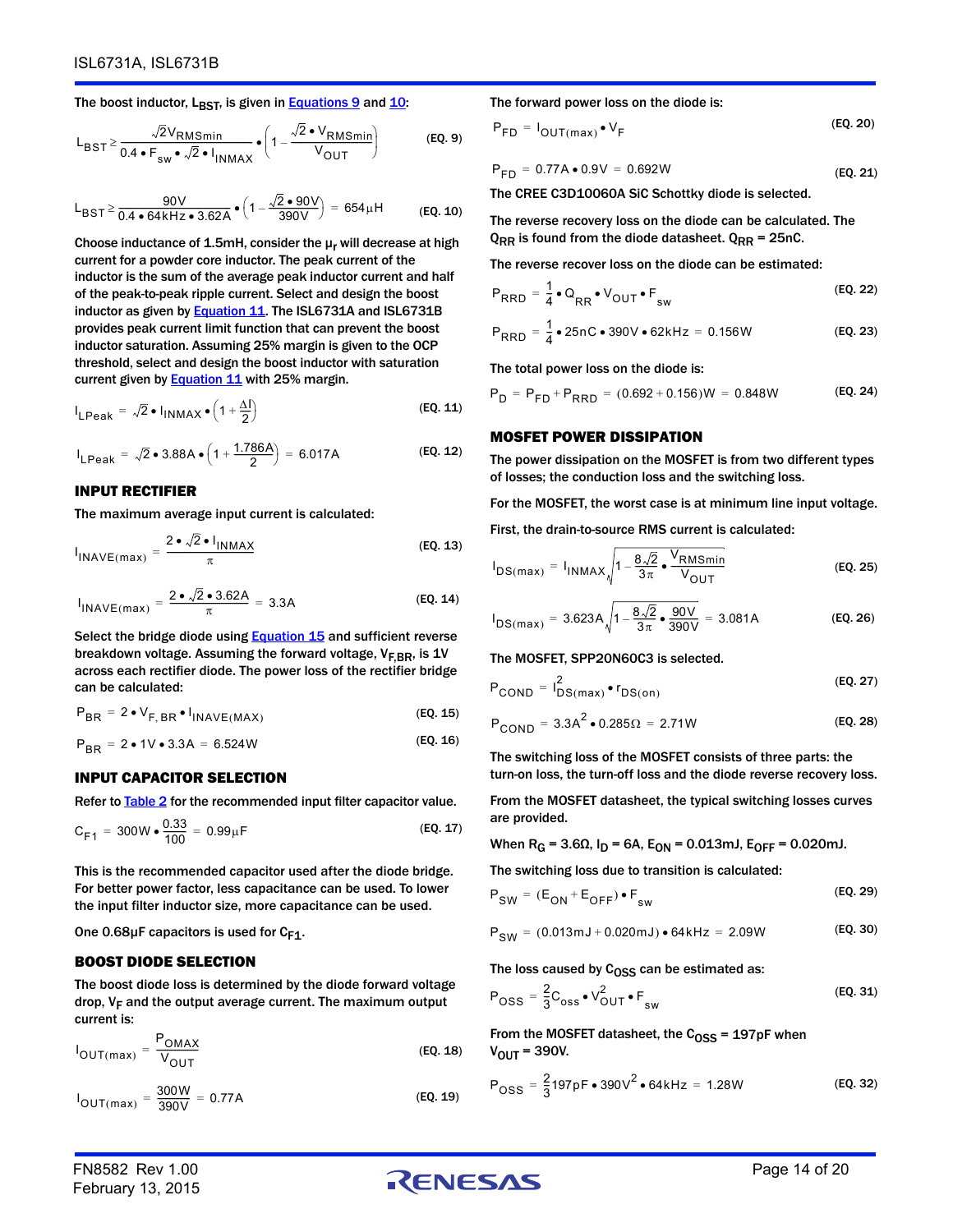#### THE TOTAL LOSS ON THE MOSFET

 $P_{\text{COND}} + P_{\text{SW}} + P_{\text{OSS}} = 2.71W + 2.09W + 1.28W = 6.08W$  (EQ. 33)

#### OUTPUT CAPACITOR SELECTION

The output capacitor,  $C_0$ , is required to hold the output above 300V during one line cycle. For capacitors with 20% tolerance, the tolerance should be taken into consideration. Thus, the output capacitance should be greater than:

$$
C_{O} \ge \frac{2 \cdot T_{HOLD} \cdot P_{OMAX}}{V_{OUT}^{2} - V_{HOLD}^{2}} \cdot \frac{1}{1 - 0.2}
$$
 (EQ. 34)

$$
C_{\text{O}} \ge \frac{2 \cdot 20 \,\text{ms} \cdot 300 \,\text{W}}{(390)^2 - (300 \,\text{V})^2} \cdot 1.25 = 242 \,\text{\mu F}
$$
 (EQ. 35)

Calculate the ripple RMS current through the capacitor:

$$
I_{CORMS(max)} = I_{OUT(max)} \sqrt{\frac{8\sqrt{2}}{3\pi} \cdot \frac{V_{OUT}}{V_{RMSmin}} - 1}
$$
 (EQ. 36)

$$
I_{CORMS(max)} = 0.77A \sqrt{\frac{8\sqrt{2}}{3\pi} \cdot \frac{390V}{90V} - 1} = 1.577A
$$
 (EQ. 37)

Select the proper capacitor according to the hold time and ripple RMS current requirement. The actual capacitance is 270µF.

It is important to make sure the output peak-to-peak ripple is less than the minimum OVP threshold as specified in the table on ["Electrical Specifications" on page 7.](#page-6-2) The ESR of the capacitor at 2 times of line frequency is found in the capacitor datasheet. The ESR is 737mΩ at 100Hz.

$$
V_{\text{Opp}} = I_{\text{OUT}(\text{max})} \cdot \frac{\sqrt{(4\pi f_{\text{line}} \cdot C_{\text{O}} \cdot \text{ESR})^{2} + 1}}{(2\pi f_{\text{line}}) \cdot C_{\text{O}} \cdot 0.8}
$$
 (EQ. 38)

$$
V_{Opp} = 0.77A \cdot \frac{\sqrt{(4\pi \cdot 50Hz \cdot 270\mu F \cdot 0.77\Omega)^{2} + 1}}{(2\pi \cdot 50Hz) \cdot 270\mu F \cdot 0.8} = 9.6V
$$
\n(EQ. 39)

The minimum OVP threshold is 103% of the nominal output value. The maximum output peak-to-peak ripple should be less than 6% of the nominal value, which is  $23.4V_{P-P}$ .

#### CURRENT SENSING RESISTORS

Please refer to **Equation 4** for calculation of the current sensing resistor  $R_{CS}$ .

$$
R_{CS} \ge \frac{120 \, \text{mV} \cdot 265 \, \text{V} \cdot 0.92}{\sqrt{2} \cdot 300 \, \text{W}} = 0.069 \, \Omega \tag{Eq. 40}
$$

While a large  $R_{CS}$  renders better current sensing accuracy, larger R<sub>CS</sub> also incurs higher power dissipation. Select three 0.22Ω resistors in parallel as  $R_{CS}$ .

$$
R_{CS} = 0.073\Omega
$$
 (EQ.41)

The maximum power dissipation on the  $R_{CS}$  occurs at low line and full load condition. The maximum power dissipation is calculated:

$$
P_{\text{RCSMAX}} = I_{\text{INMAX}}^2 \cdot R_{\text{CS}}
$$
 (EQ. 42)

$$
P_{\text{RCSMAX}} = 3.623 \text{A}^2 \cdot 0.073 \Omega = 0.963 \text{W}
$$
 (EQ. 43)

The resistor, R<sub>SEN</sub> sets the overcurrent protection limit. From [Equation 3,](#page-10-1) R<sub>SEN</sub> should be greater than:

$$
_{\text{SEN}} \ge \frac{R_{\text{CS}} \cdot I_{\text{LPeak}} \cdot (1 + 0.2)}{2 \cdot 0.5 |I_{\text{OC}}|}
$$
 (EQ. 44)

Where  $|x|$  stands for the ABS(x) function,  $I_{OC}$  is the overcurrent threshold.

$$
R_{\text{SEN}} \ge \frac{0.073 \Omega \cdot 6.017 \text{ A} \cdot 1.2}{2 \cdot 90 \mu \text{A}} = 2.9 \text{k} \Omega \tag{Eq. 45}
$$

Select R<sub>SEN</sub> from available standard value resistors, the selected  $R<sub>SEN</sub>$  is 3kΩ.

#### CURRENT LOOP COMPENSATION

The input current shaping is achieved by comparing the sensed current signal to the sensed input voltage signal. The current error amplifier (Gmi), together with the current compensation network, adjusts the duty cycle so that the inductor current traces the sensed rectified voltage. Thus, unity power factor is achieved.

The compensation network consists of the Trans-Conductance error amplifier (Gmi) and the impedance network  $(Z_{\text{ICOMP}})$ . The goal of the compensation network is to provide a closed loop transfer function with the sufficient 0dB crossing frequency  $(f<sub>0dB</sub>)$  and adequate phase margin. Phase margin is the difference between the open loop phase at  $f_{0dB}$  and 180 $^{\circ}$ . The following equations relate the compensation network's poles, zeros and gain to the components ( $R_{ic}$ ,  $C_{ic}$  and  $C_{in}$ ) in **[Figure 15.](#page-14-0)** 

<span id="page-14-1"></span>

<span id="page-14-0"></span>FIGURE 15. INDUCTOR CURRENT SENSING SCHEME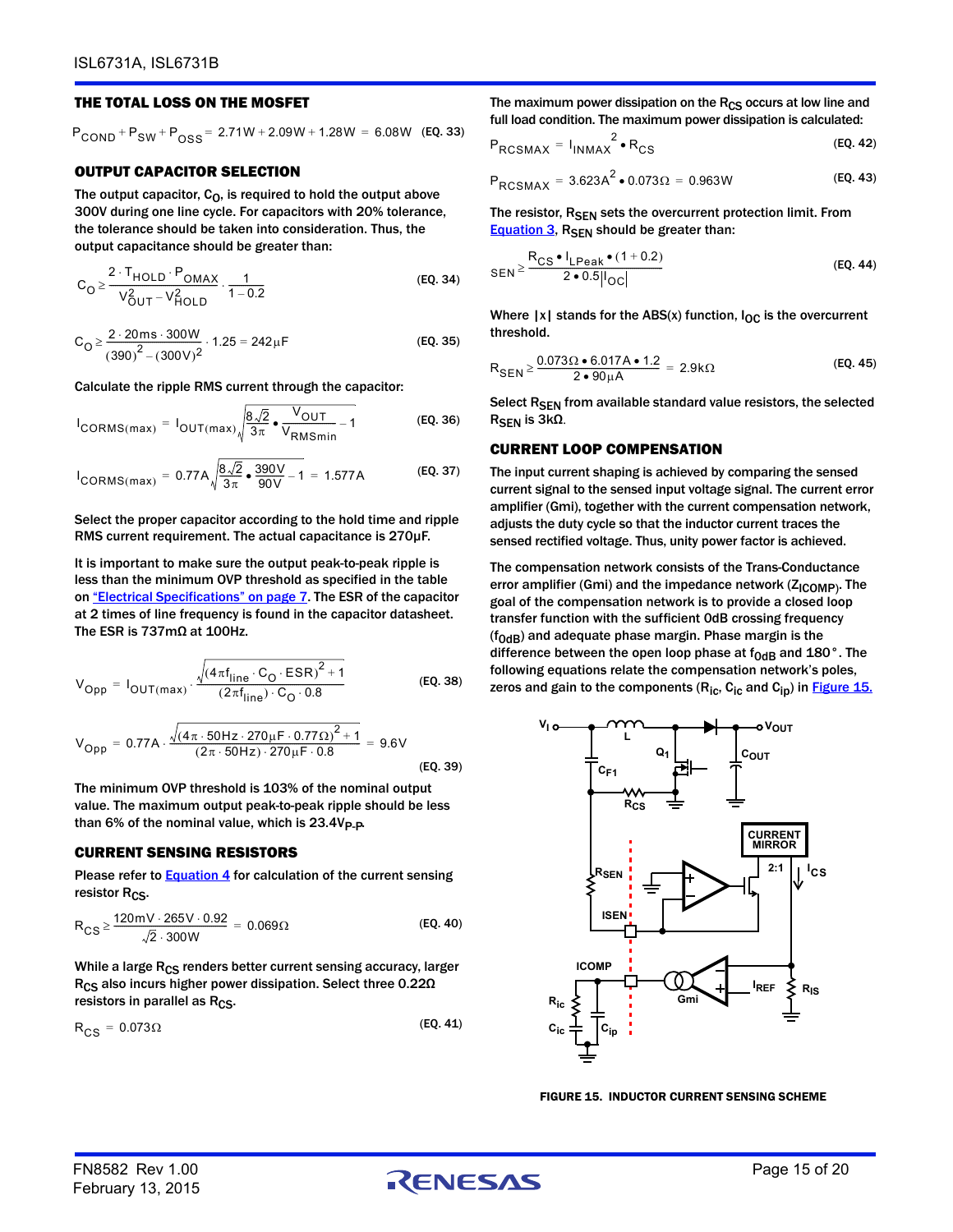

FIGURE 16. ASYMPTOTIC BODE PLOT FOR CURRENT LOOP GAIN

$$
F_Z = \frac{1}{2\pi \cdot R_{ic} \cdot C_{ic}}
$$
 (EQ. 46)

$$
F_{\mathsf{P}} = \frac{1}{2\pi \cdot R_{\mathsf{ic}} \cdot \frac{C_{\mathsf{ip}} \cdot C_{\mathsf{ic}}}{C_{\mathsf{ip}} + C_{\mathsf{ic}}}}
$$
(EQ. 47)

Use the following guidelines for locating the poles and zeros of the compensation network.

Near the crossover frequency, the transfer function from duty cycle to inductor current is well approximated by **Equation 48:** 

$$
G_{id}(s) = \frac{V_{OUT}}{L_{BST} \cdot s}
$$
 (EQ. 48)

The compensation gain uses external impedance networks as shown in **Figure 15**,  $G_{ci}(s)$  is given by:

$$
G_{ci}(s) = Gmi \frac{1}{(C_{ic} + C_{ip}) \cdot s} \cdot \frac{\frac{s}{2 \cdot \pi \cdot F_Z} + 1}{\frac{s}{2 \cdot \pi \cdot F_P} + 1}
$$
 (EQ. 49)

The current gain and modulation gain Gsm is:

$$
Gsm = \frac{Rcs}{Rsen} \cdot \frac{Ris \ 1}{2 \ Vm}
$$
 (EQ. 50)

where Vm is the amplitude of the PWM carrier. The open loop gain of the current loop is:

$$
G_{I\text{LOOP}}(s) = G_{\text{id}}(s) \bullet G_{\text{sm}} \bullet G_{\text{ci}}(s) \tag{EQ. 51}
$$

It is recommended to set the crossover frequency,  $F_C$  from  $1/10$ to 1/6 of the switching frequency with a phase margin of 60°. A high frequency pole,  $F_P$  is set at  $1/2$  of the switching frequency for ripple filtering. In this example, we set the  $F_C$  at 14kHz.

$$
F_Z = \frac{F_C}{\tan\left(\text{atan}\left(\frac{F_C}{F_P}\right) + \Phi_M\right)}
$$
(EQ. 52)

Where  $\Phi_M$  is the phase margin, which is 20°. F<sub>P</sub> = 6kHz. This is an aggressive example to fulfill a tight THD for light load.

Thus, the current loop compensation zero is:

$$
F_Z = \frac{14 \text{kHz}}{\tan\left(\text{atan}\left(\frac{14 \text{kHz}}{6 \text{kHz}}\right) + 20 \text{deg}\right)} = 0.78 \text{kHz}
$$
 (EQ. 53)

The total compensation capacitance is calculated:

$$
C_{ip} + C_{ic} = \left( \left( \frac{V_{OUT}}{L_{BST} \cdot (2\pi f_c)^2} \cdot \frac{A_{IDC}}{V_m} \cdot \frac{R_{CS}}{R_{SEN}} \right) \cdot \sqrt{\frac{1 + (f_c/f_z)^2}{1 + (f_c/f_p)^2}} \right) \text{ (Eq. 54)}
$$

$$
C_{ip} + C_{ic} = 7.345nF
$$
 (EQ. 55)

$$
C_{ip} = (C_{ip} + C_{iC}) \frac{f_2}{f_p}
$$
 (EQ. 56)

The value of the noise filtering capacitor is:

$$
C_{ip} = 7.345nF \cdot \frac{0.78kHz}{6Hz} = 0.958nF
$$
 (EQ. 57)

The value of  $C_{iC}$  is:

$$
C_{ic} = 7.345nF - 0.958nF = 6.378nF
$$
 (EQ. 58)

The value of  $R_{ic}$  is:

$$
R_{ic} = \frac{1}{2\pi \cdot 0.78kHz \cdot 6.378nF} = 31.85k\Omega
$$
 (EQ. 59)

Select the  $R_C$  value from the standard value, we have:

<span id="page-15-1"></span> $R_{ic}$  = 30k $\Omega$ , C<sub>ic</sub> = 6.8nF, C<sub>ip</sub> = 1nF. [Figure 17](#page-15-0) shows the actual bode plot of current loop gain.



<span id="page-15-0"></span>FIGURE 17. BODE PLOT OF THE ACTUAL CURRENT LOOP GAIN

FN8582 Rev 1.00  $\bigcap_{\text{Page 16 of 20}}$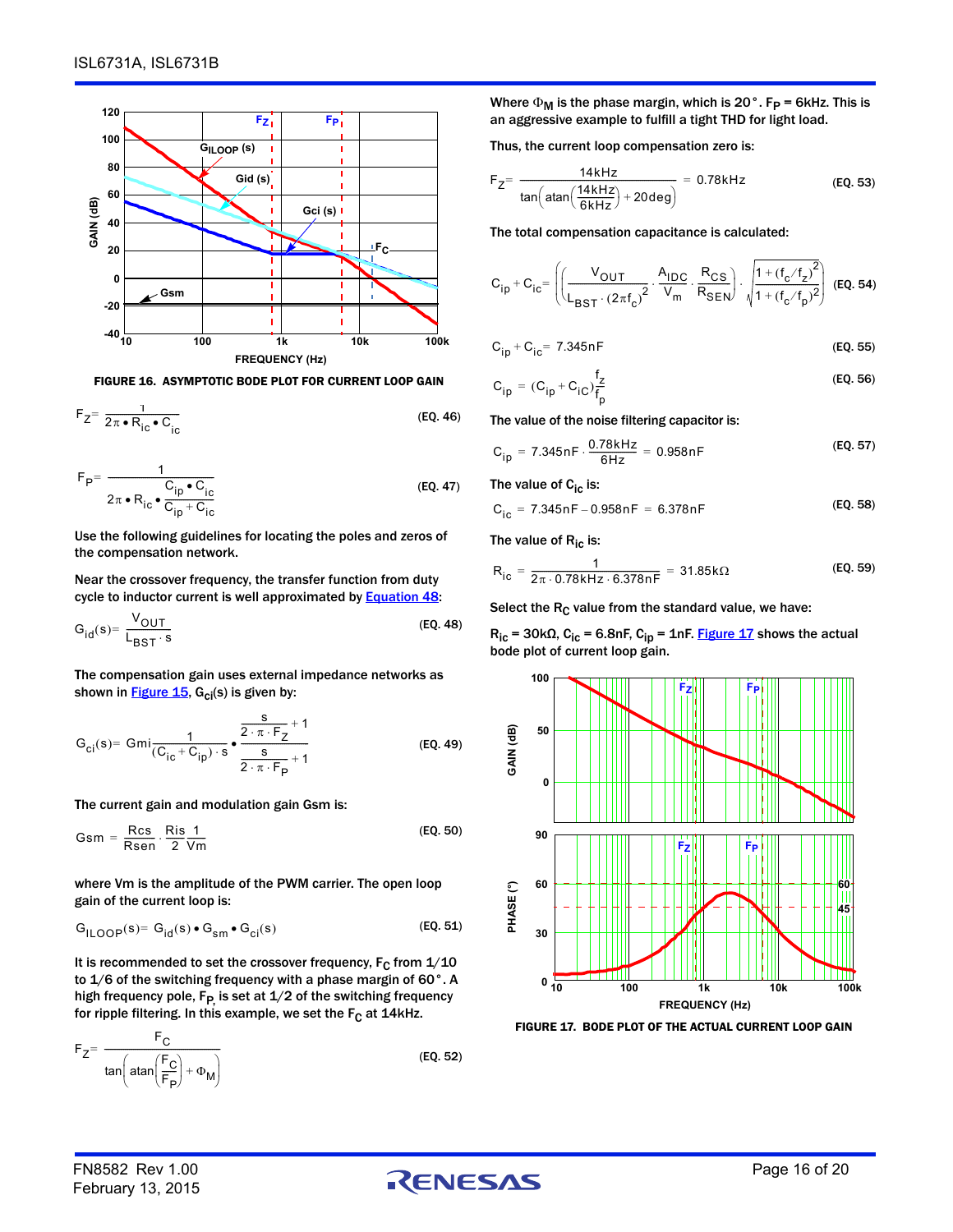#### INPUT VOLTAGE SETTING

First, set the BO resistor divider gain,  $K_{BO}$  according to [Equations 1](#page-10-3) and [2](#page-10-4).

Assuming the converter starts at  $V_{LINE} = 80V_{RMS}$ , then the BO resistor divider gain, KBO, should be:

$$
K_{BO} = \frac{0.5V}{80V - 2V} = 0.00641
$$
 (EQ. 60)

In this design, two 470kΩ resistors in series are used for R<sub>IN2</sub>. Therefore,  $R_{IN1}$  is calculated:

$$
R_{1N1} = \frac{0.00641}{1 - 0.00641} \cdot (0.94 M\Omega) = 6.065 k\Omega
$$
 (EQ. 61)

We choose  $R_{IN1}$  = 5.76k $\Omega$ , the actual K<sub>BO</sub> is calculated:

$$
K_{BO} = \frac{R_{1N1}}{R_{1N1} + R_{1N2}} = 0.00609
$$
 (EQ. 62)

#### NEGATIVE INPUT CAPACITOR GENERATION

The ISL6731A and ISL6731B generate an equivalent negative capacitance at the input to cancel the input filter capacitance. Thus, more input capacitors can be used without reducing the power factor.

The input equivalent negative capacitance is a function of the current sensing gain, BO resistor divider gain and the compensation components.

$$
C_{NEG} = \left(K_{BO} \cdot 0.8 - \frac{V_m}{V_{OUT}}\right) \frac{R_{SEN}}{R_{CS}A_{IDC}} (C_{ic} + C_{ip})
$$
 (EQ. 63)

$$
C_{NEG} = \left(0.00609 \cdot 0.8 - \frac{1.5}{390}\right) \frac{3k}{0.073 \cdot 1.9} (6.8nF + 1nF) = 0.17 \mu F
$$
\n(EQ. 64)

This equivalent negative capacitor cancels the input filter capacitor required for EMI filtering. Therefore, the displacement power factor significantly improves.

For example,  $C_{F1} = 0.68 \mu F$ ,  $C_{F2} = C_{F3} = 0.47 \mu F$ , using the low cost EMI filter shown in **Figure 13**. When  $V_{LINE}$  = 230VAC,  $f_{LINE} = 50$ Hz, P<sub>O</sub> = 300W.

Assuming 95% efficiency under the above test condition, the resistive component of the line current, which is in phase to voltage:

$$
I_{a} = \frac{P_{o}}{V_{LINE} \cdot 0.95} = 1.373A
$$
 (EQ. 65)

The reactive current through the input capacitors:

$$
I_{c} = V_{LINE} \bullet (2\pi \cdot f_{LINE}) \bullet (C_{F1} + C_{F2} + C_{F3}) = 0.14A
$$
 (EQ. 66)

Thus, the displacement power factor is:

$$
PF_{DIS} = \frac{I_a}{\sqrt{(I_a)^2 + (I_c)^2}} = 0.9948
$$
 (EQ. 67)

The reactive current generated by the equivalent negative capacitor is:

$$
I_{\text{cneg}} = V_{\text{LINE}} \bullet (2\pi \cdot f_{\text{LINE}}) \bullet (C_{\text{NEG}}) = 0.015 \text{A}
$$
 (EQ. 68)

With the equivalent negative capacitor, the total reactive current reduces to:

$$
I_{c} - I_{cneg} = 0.126A
$$
 (EQ. 69)

The displacement power factor increases to:

$$
PF_{DIS} = \frac{I_a}{\sqrt{(I_a)^2 + (I_c - I_{cneg})^2}} = 0.9958
$$
 (Eq. 70)

#### VOLTAGE LOOP COMPENSATION

The average boost diode forward current can be approximated by:

$$
I_{D(ave)} = \frac{P_{in}}{V_{OUT}}
$$
 (EQ. 71)

Assuming the input current traces the input voltage perfectly. The input power is in proportion to  $(V_{\text{COMP}} - 1V)$ .

$$
I_{D(ave)} = \frac{R_{SEN}}{R_{CS} \cdot 0.5 \cdot R_{IS}} \cdot \frac{1}{V_{OUT}} \cdot \left(\frac{0.25}{((2\sqrt{2})/\pi)^2 \cdot K_{BO}}\right) \cdot \frac{\Lambda_{COMP}}{(EQ.72)}
$$
\n(EQ.72)

Where  $\Delta_{\text{COMP}}$  is the V<sub>COMP</sub> - 1V. 1V is the offset voltage.

R<sub>IS</sub> is the internal current scaling resistor. R<sub>IS</sub> =  $14.2$ kΩ.

$$
I_{D(ave)} = 0.749 \frac{A}{V} \cdot \Delta_{COMP}
$$
 (EQ. 73)



#### <span id="page-16-0"></span>FIGURE 18. OUTPUT VOLTAGE SENSING AND COMPENSATION

Thus, the transfer function from  $V_{\text{COMP}}$  to  $V_{\text{OUT}}$  is:

$$
G_{PS}(s) = \frac{V_{OUT}(s)}{\Delta_{COMP}} = \frac{1}{C_O \cdot s} \cdot \frac{I_{D(ave)}}{\Delta_{COMP}}
$$
(EQ. 74)

$$
G_{PS}(s) = \left(\frac{I_{D(ave)}}{C_O \cdot s} \cdot \frac{1}{\Delta_{COMP}}\right) = \frac{0.749}{C_O \cdot s}
$$
 (EQ. 75)

#### As shown in  $Figure 18$ , the voltage loop gain is:

$$
G_{\text{VLOOP}}(s) = G_{\text{PS}}(s) \bullet G_{\text{DIV}} \bullet G_{\text{MV}} \bullet Z_{\text{COMP}}(s) \tag{Eq. 76}
$$

February 13, 2015

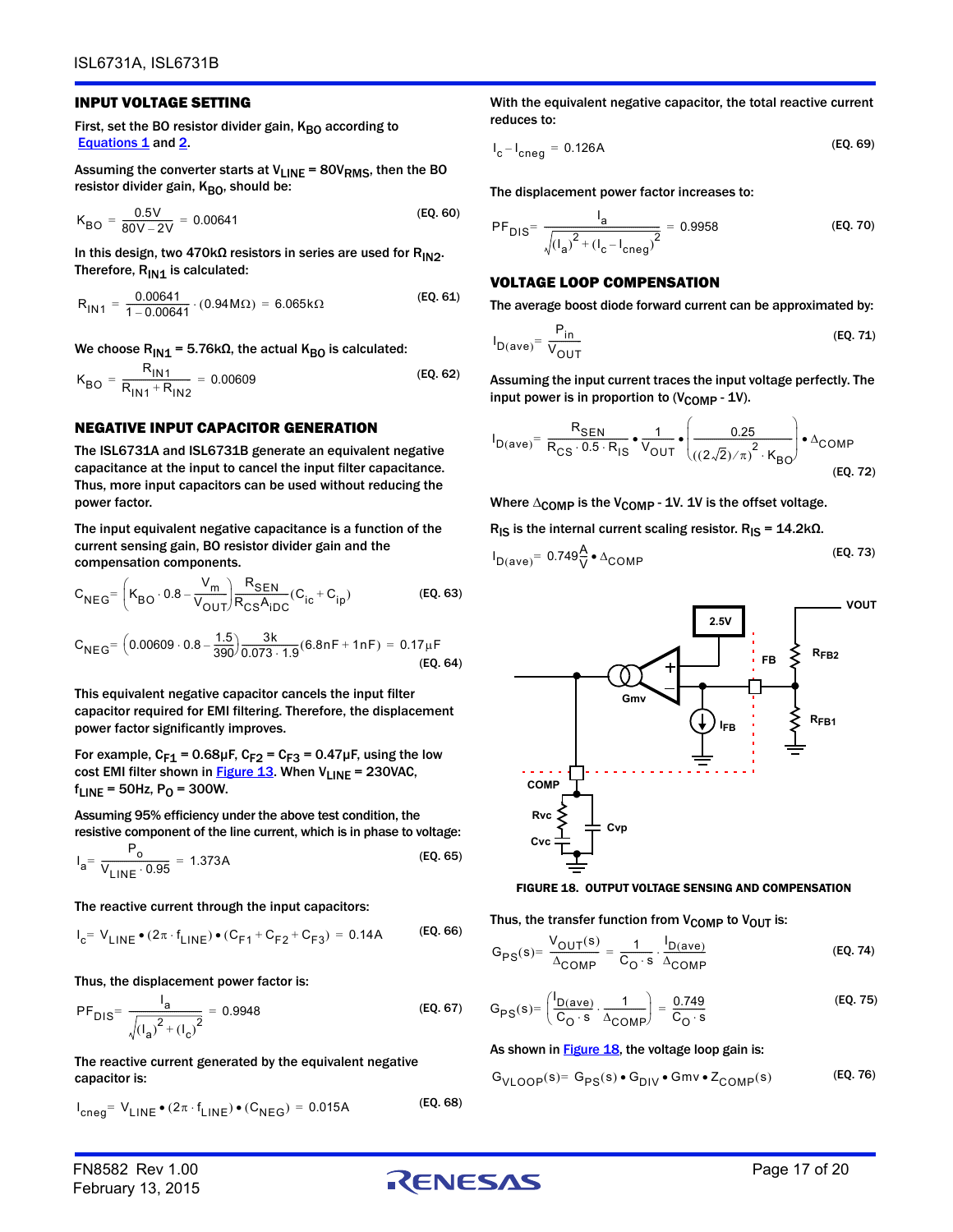The output feedback resistor divider gain,  $G_{\text{DIV}}$  is:

$$
G_{\text{DIV}} = \frac{V_{\text{REF}}}{V_{\text{OUT}}}
$$
 (EQ. 77)

The compensation gain uses external impedance networks as shown in  $Figure 18$ ,  $Z_{COMP}(s)$  is given by:

$$
Z_{\text{COMP}}(s) = \frac{1}{(C_{\text{VC}} + C_{\text{VD}}) \cdot s} \cdot \frac{R_{\text{VC}} \cdot C_{\text{VC}} \cdot s + 1}{R_{\text{VC}} \cdot C_{\text{VC}} \cdot C_{\text{VD}} \cdot s + 1}
$$
 (EQ. 78)

The targeted crossover frequency,  $F_{CV}$  is 7.5Hz. The high frequency pole,  $F_{PV}$ , is required in order to reject the 2 time line frequency component.  $F_{PV}$  = 20Hz. The targeted phase margin is 50°.



FIGURE 19. ASYMPTOTIC BODE PLOT OF VOLTAGE LOOP GAIN

The zero,  $F_{ZV}$  is calculated:

$$
F_{Zv} = \frac{F_{CV}}{\tan(\Phi_m + \text{atan}(F_{CV}/(F_{PV})))}
$$
 (EQ. 79)

$$
F_{Zv} = \frac{7.5 \text{Hz}}{\tan(50 \text{deg} + \text{atan}((7.5 \text{Hz})/(20 \text{Hz})))} = 2.648 \text{Hz}
$$
 (EQ. 80)

Then the total capacitance used for compensation is calculated:

$$
C_{VC} + C_{vp} = \frac{|G_{PS}(i \bullet (2\pi F_{CV}))| \bullet G_{DIV} \bullet Gmv}{(2\pi F_{CV})} \bullet \sqrt{\frac{(F_{CV}/F_{ZV})^2 + 1}{(F_{CV}/F_{PV})^2 + 1}}
$$

(EQ. 81)

Thus, the total compensation capacitance is:

$$
C_{\rm VC} + C_{\rm vp} = 1127 \,\text{nF}
$$
 (EQ. 82)

$$
C_{vp} = 1127nF \bullet \frac{F_{ZV}}{F_{PV}} = 149nF
$$
 (EQ. 83)

$$
C_{VC} = 1127nF - 149.1nF = 977nF
$$
 (EQ. 84)

$$
R_{VC} = \frac{1}{2 \cdot \pi \cdot F_{ZV} \cdot C_{VC}} = 61.5 k\Omega
$$
 (EQ. 85)

Choose components from the standard values. We have  $C_{VP}$  = 150nF,  $C_{VC}$  = 1μF,  $R_{VC}$  = 62kΩ. The actual bode plot is shown in [Figure 20](#page-17-0).



<span id="page-17-0"></span>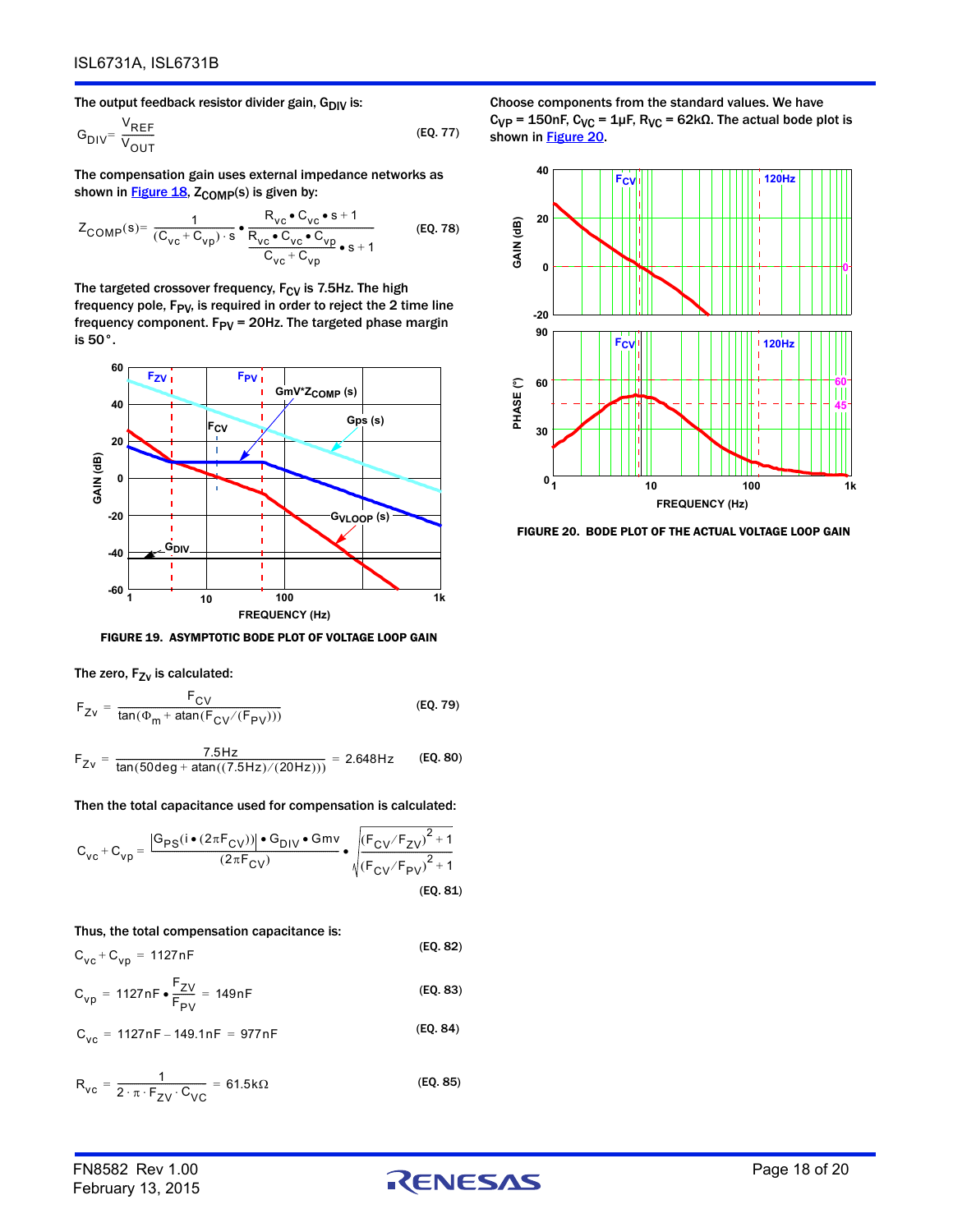# Revision History

The revision history provided is for informational purposes only and is believed to be accurate, but not warranted. Please go to the web to make sure that you have the latest revision.

| <b>DATE</b>              | <b>REVISION</b> | <b>CHANGE</b>                                                                                                                                           |
|--------------------------|-----------------|---------------------------------------------------------------------------------------------------------------------------------------------------------|
| <b>February 13, 2015</b> | FN8582.1        | Recommended operating conditions on page 7: changed VCC to GND value from "15V to +20V 'to "12V to<br>+20V'.<br>Updated Equations 38 and 39 on page 15. |
| March 25, 2014           | <b>FN8582.0</b> | <b>Initial Release</b>                                                                                                                                  |

# About Intersil

Intersil Corporation is a leading provider of innovative power management and precision analog solutions. The company's products address some of the largest markets within the industrial and infrastructure, mobile computing and high-end consumer markets.

For the most updated datasheet, application notes, related documentation and related parts, please see the respective product information page found at [www.intersil.com.](www.intersil.com)

You may report errors or suggestions for improving this datasheet by visiting [www.intersil.com/ask](http://www.intersil.com/en/support/support-faqs.html?p_page=ask.php&p_prods=679&p_icf_7=ISL6731a-b).

Reliability reports are also available from our website at [www.intersil.com/support](http://www.intersil.com/en/support/qualandreliability.html#reliability)

© Copyright Intersil Americas LLC 2014-2015. All Rights Reserved. All trademarks and registered trademarks are the property of their respective owners.

For additional products, see [www.intersil.com/en/products.html](http://www.intersil.com/en/products.html?utm_source=Intersil&utm_medium=datasheet&utm_campaign=disclaimer-ds-footer)

[Intersil products are manufactured, assembled and tested utilizing ISO9001 quality systems as noted](http://www.intersil.com/en/products.html?utm_source=Intersil&utm_medium=datasheet&utm_campaign=disclaimer-ds-footer) in the quality certifications found at [www.intersil.com/en/support/qualandreliability.html](http://www.intersil.com/en/support/qualandreliability.html?utm_source=Intersil&utm_medium=datasheet&utm_campaign=disclaimer-ds-footer)

*Intersil products are sold by description only. Intersil may modify the circuit design and/or specifications of products at any time without notice, provided that such modification does not, in Intersil's sole judgment, affect the form, fit or function of the product. Accordingly, the reader is cautioned to verify that datasheets are current before placing orders. Information furnished by Intersil is believed to be accurate and reliable. However, no responsibility is assumed by Intersil or its subsidiaries for its use; nor for any infringements of patents or other rights of third parties which may result from its use. No license is granted by implication or otherwise under any patent or patent rights of Intersil or its subsidiaries.*

For information regarding Intersil Corporation and its products, see [www.intersil.com](http://www.intersil.com?utm_source=intersil&utm_medium=datasheet&utm_campaign=disclaimer-ds-footer)

February 13, 2015